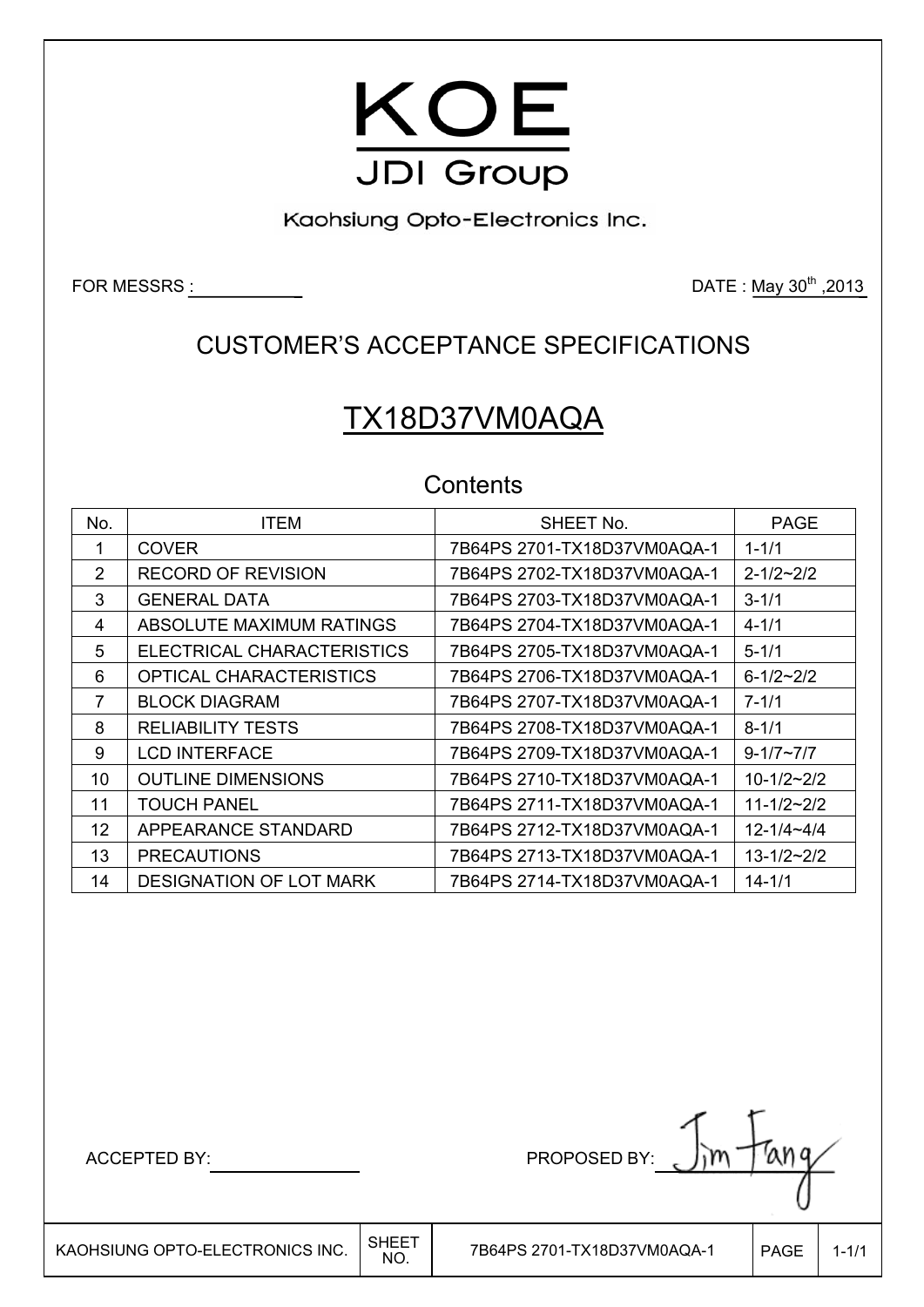## 2. RECORD OF REVISION

### 2.1 RECORD OF CONTENT REVISION

| <b>SHEET</b>                                                                  |           |
|-------------------------------------------------------------------------------|-----------|
| KAOHSIUNG OPTO-ELECTRONICS INC.<br>7B64PS 2702-TX18D37VM0AQA-1<br>PAGE<br>NO. | $2 - 1/2$ |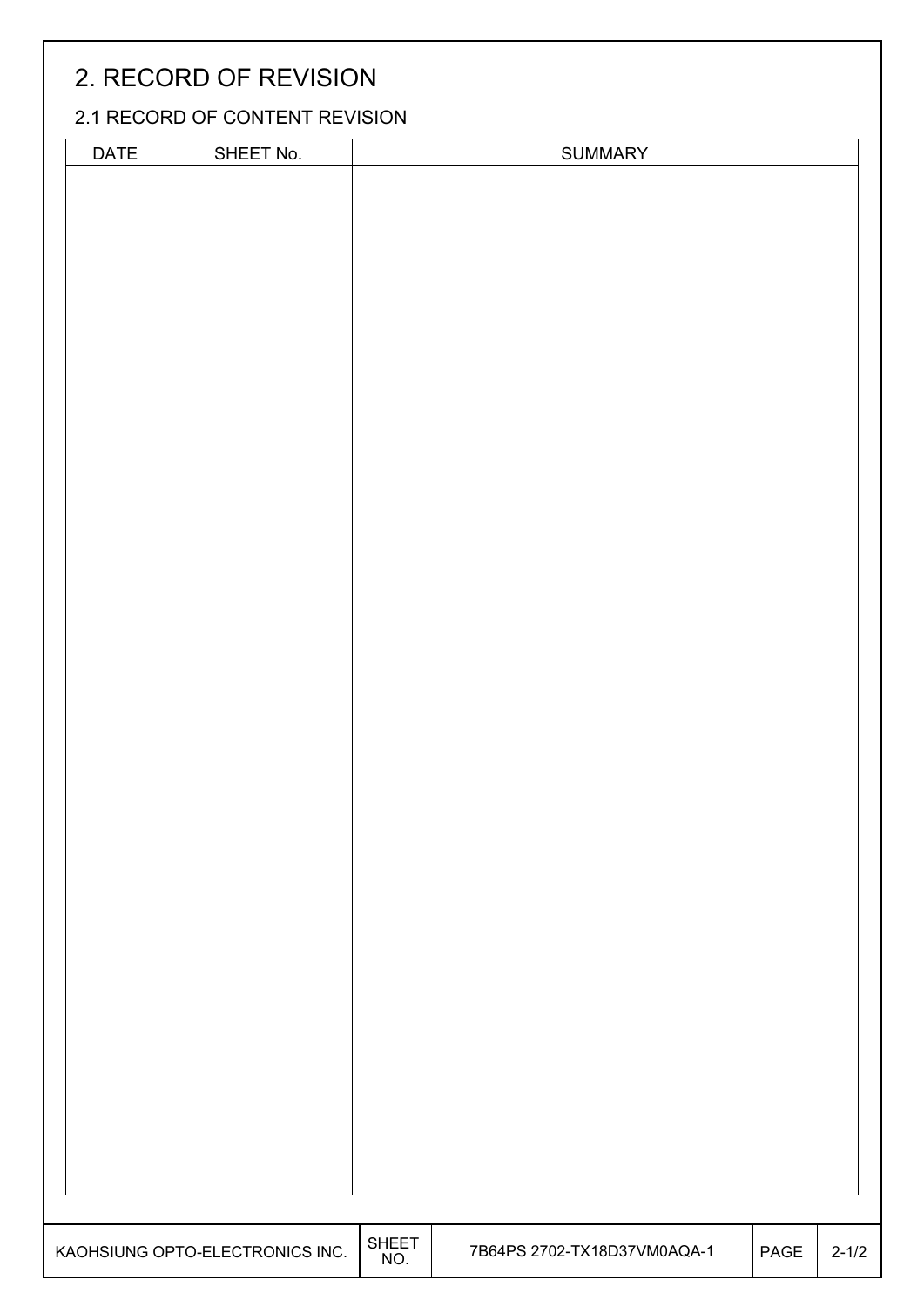### 2.2 RECORD OF FIRMWARE REVISION

| FIRMWARE REVISION               |                     | SUMMARY                     |      |           |
|---------------------------------|---------------------|-----------------------------|------|-----------|
| V0.1.0                          | Initial release     |                             |      |           |
|                                 |                     |                             |      |           |
|                                 |                     |                             |      |           |
|                                 |                     |                             |      |           |
|                                 |                     |                             |      |           |
|                                 |                     |                             |      |           |
|                                 |                     |                             |      |           |
|                                 |                     |                             |      |           |
|                                 |                     |                             |      |           |
|                                 |                     |                             |      |           |
|                                 |                     |                             |      |           |
|                                 |                     |                             |      |           |
|                                 |                     |                             |      |           |
|                                 |                     |                             |      |           |
|                                 |                     |                             |      |           |
|                                 |                     |                             |      |           |
|                                 |                     |                             |      |           |
|                                 |                     |                             |      |           |
|                                 |                     |                             |      |           |
|                                 |                     |                             |      |           |
|                                 |                     |                             |      |           |
|                                 |                     |                             |      |           |
|                                 |                     |                             |      |           |
|                                 |                     |                             |      |           |
|                                 |                     |                             |      |           |
|                                 |                     |                             |      |           |
|                                 |                     |                             |      |           |
|                                 |                     |                             |      |           |
|                                 |                     |                             |      |           |
|                                 |                     |                             |      |           |
|                                 |                     |                             |      |           |
|                                 |                     |                             |      |           |
|                                 |                     |                             |      |           |
|                                 |                     |                             |      |           |
|                                 |                     |                             |      |           |
|                                 |                     |                             |      |           |
|                                 |                     |                             |      |           |
|                                 |                     |                             |      |           |
|                                 |                     |                             |      |           |
|                                 |                     |                             |      |           |
|                                 |                     |                             |      |           |
|                                 |                     |                             |      |           |
|                                 |                     |                             |      |           |
|                                 |                     |                             |      |           |
|                                 |                     |                             |      |           |
|                                 |                     |                             |      |           |
|                                 |                     |                             |      |           |
| KAOHSIUNG OPTO-ELECTRONICS INC. | <b>SHEET</b><br>NO. | 7B64PS 2702-TX18D37VM0AQA-1 | PAGE | $2 - 2/2$ |
|                                 |                     |                             |      |           |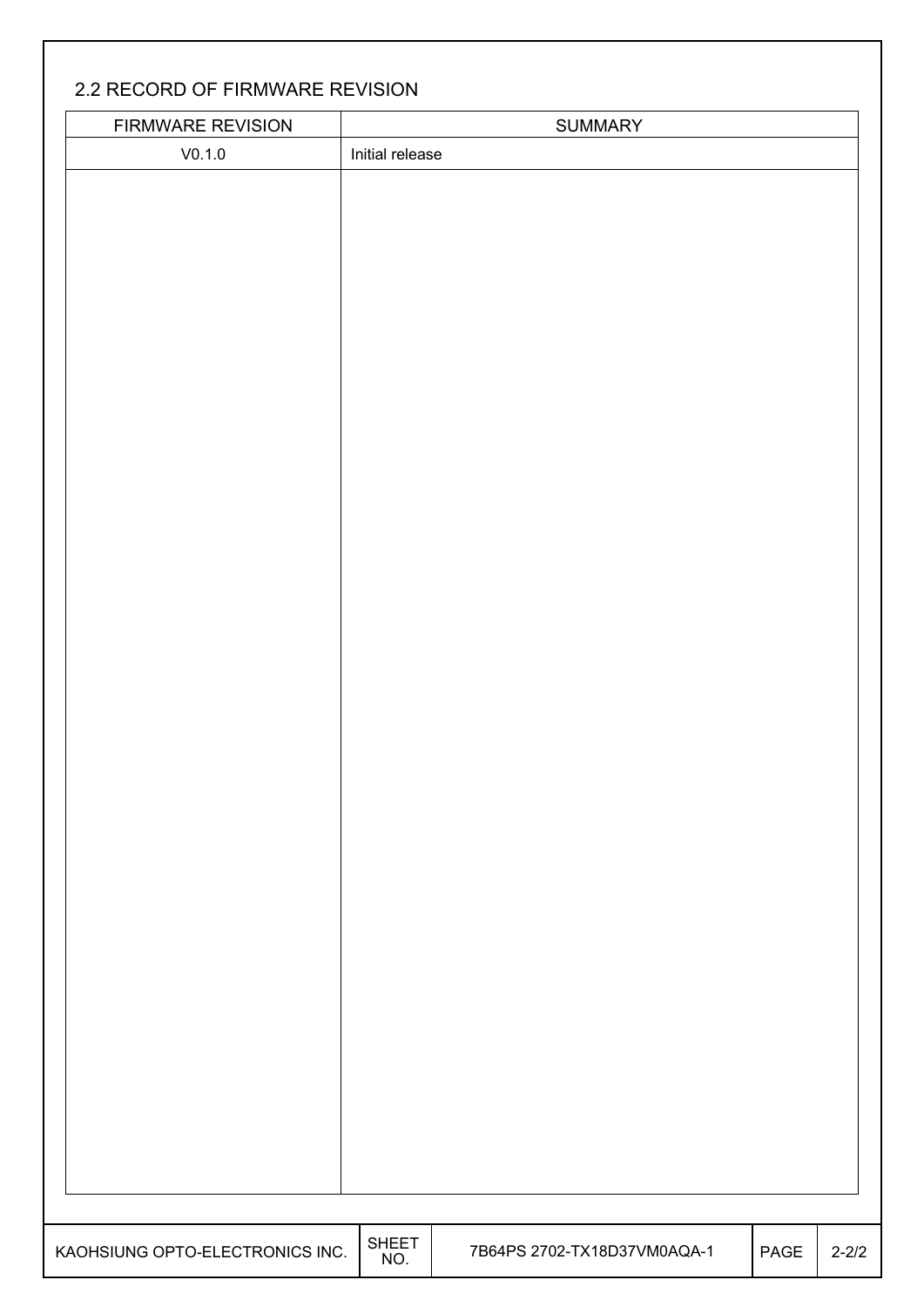## 3. GENERAL DATA

### 3.1 DISPLAY FEATURES

This module is a 7"(for Touch Panel) WVGA of 16:9 format amorphous silicon TFT. The pixel format is vertical stripe and sub pixels are arranged as R (red), G (green), B (blue) sequentially. This display is RoHS compliant, COG (chip on glass) technology and LED backlight are applied on this display.

| Part Name                      | TX18D37VM0AQA                                                     |
|--------------------------------|-------------------------------------------------------------------|
| <b>Module Dimensions</b>       | 178.76(W) mm x 115.0(H) mm x 15.12 (D) mm typ.                    |
| <b>LCD Active Area</b>         | 152.4(W) mm x 91.44(H) mm                                         |
| <b>Pixel Pitch</b>             | $0.1905(W)$ mm x 0.1905 (H) mm                                    |
| Resolution                     | 800 x 3(RGB)(W) x 480(H) dots                                     |
| <b>Color Pixel Arrangement</b> | R, G, B Vertical stripe                                           |
| LCD Type                       | Transmissive Color TFT; Normally Black                            |
| Display Type                   | <b>Active Matrix</b>                                              |
| <b>Number of Colors</b>        | 262k Colors                                                       |
| <b>Backlight</b>               | 12 LEDs (3 series x 4)                                            |
| Weight                         | 320g typ.                                                         |
| Interface                      | LVDS 20 pins for LCD; USB for Touch Panel                         |
| Power Supply Voltage           | 3.3V for LCD; 12V for Backlight; 5.0V / 3.3V for Touch Panel      |
| <b>Power Consumption</b>       | 1.55W for LCD; 4.56W for Backlight                                |
| <b>Viewing Direction</b>       | Super Wide Version (In-Plane Switching)                           |
| <b>Touch Panel</b>             | Capacitive type; Cover Glass on ITO film; 2 Point Touch Available |

| KAOHSIUNG OPTO-ELECTRONICS INC. | <b>SHEET</b><br>NO. | 7B64PS 2703-TX18D37VM0AQA-1 | <b>PAGE</b> | $3 - 1/1$ |
|---------------------------------|---------------------|-----------------------------|-------------|-----------|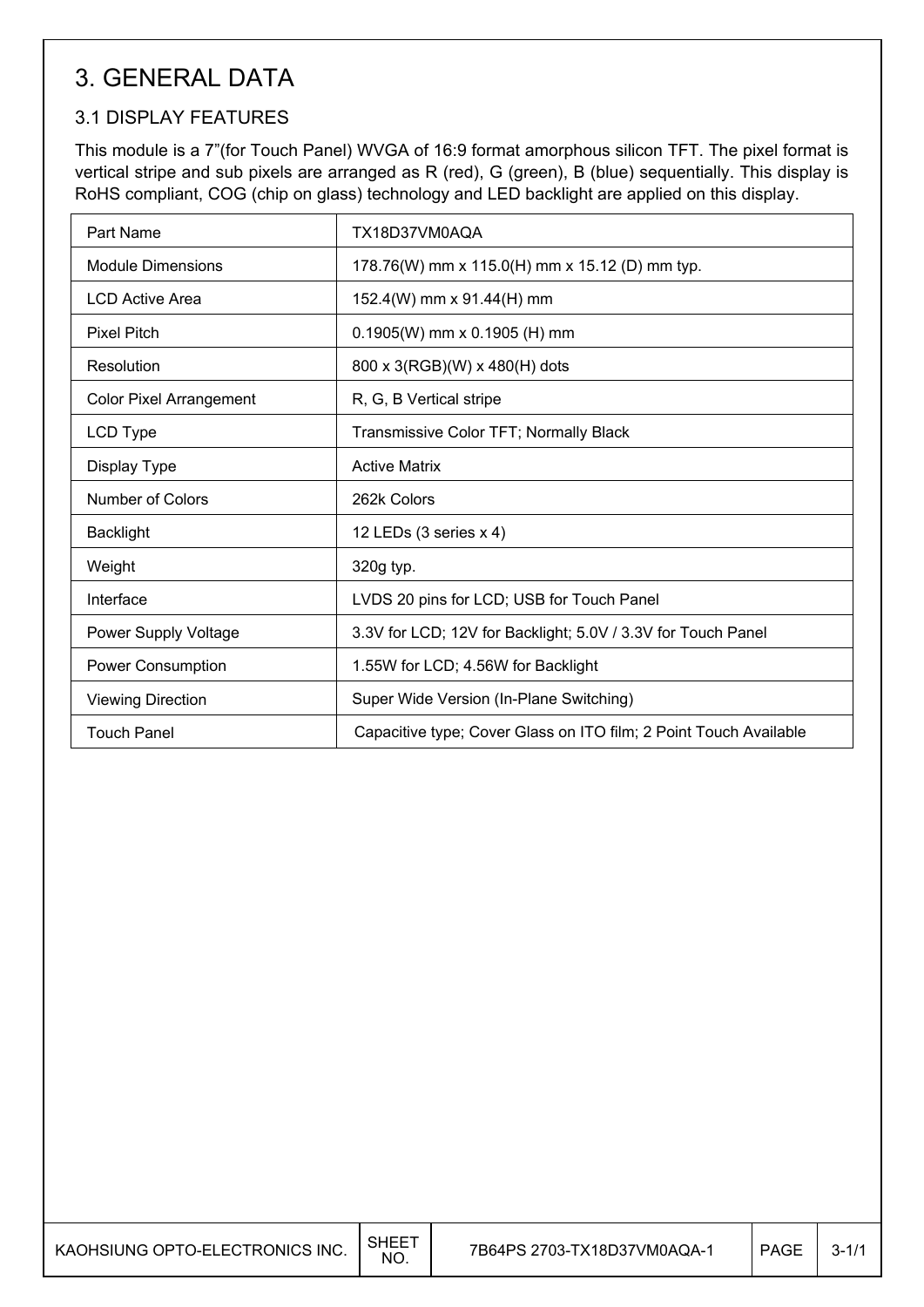## 4. ABSOLUTE MAXIMUM RATINGS

 $\mathsf{I}$ 

| Item                           | Symbol    | Min.                     | Max.          | Unit        | Remarks |
|--------------------------------|-----------|--------------------------|---------------|-------------|---------|
| <b>Supply Voltage</b>          | $V_{DD}$  | $-0.3$                   | 3.6           |             |         |
| Input Voltage of Logic         |           | $-0.3$                   | $V_{DD}$ +0.3 |             | Note 1  |
| <b>Operating Temperature</b>   | Top       | $-30$                    | 80            | $\degree$ C | Note 2  |
| Storage Temperature            | Tst       | -40                      | 90            | $\degree$ C | Note 2  |
| <b>Backlight Input Voltage</b> | $V_{LED}$ | $\overline{\phantom{a}}$ | 15            |             |         |

Note 1: The rating is defined for the signal voltages of the interface such as CLK and pixel data pairs.

- Note 2: The maximum rating is defined as above based on the chamber temperature, which might be different from ambient temperature after assembling the panel into the application. Moreover, some temperature-related phenomenon as below needed to be noticed:
	- Background color, contrast and response time would be different in temperatures other than  $25^{\circ}$ C.

Operating under high temperature will shorten LED lifetime.

| KAOHSIUNG OPTO-ELECTRONICS INC. | <b>SHEET</b><br>NO. | 7B64PS 2704-TX18D37VM0AQA-1 | <b>PAGE</b> | $4 - 1/1$ |
|---------------------------------|---------------------|-----------------------------|-------------|-----------|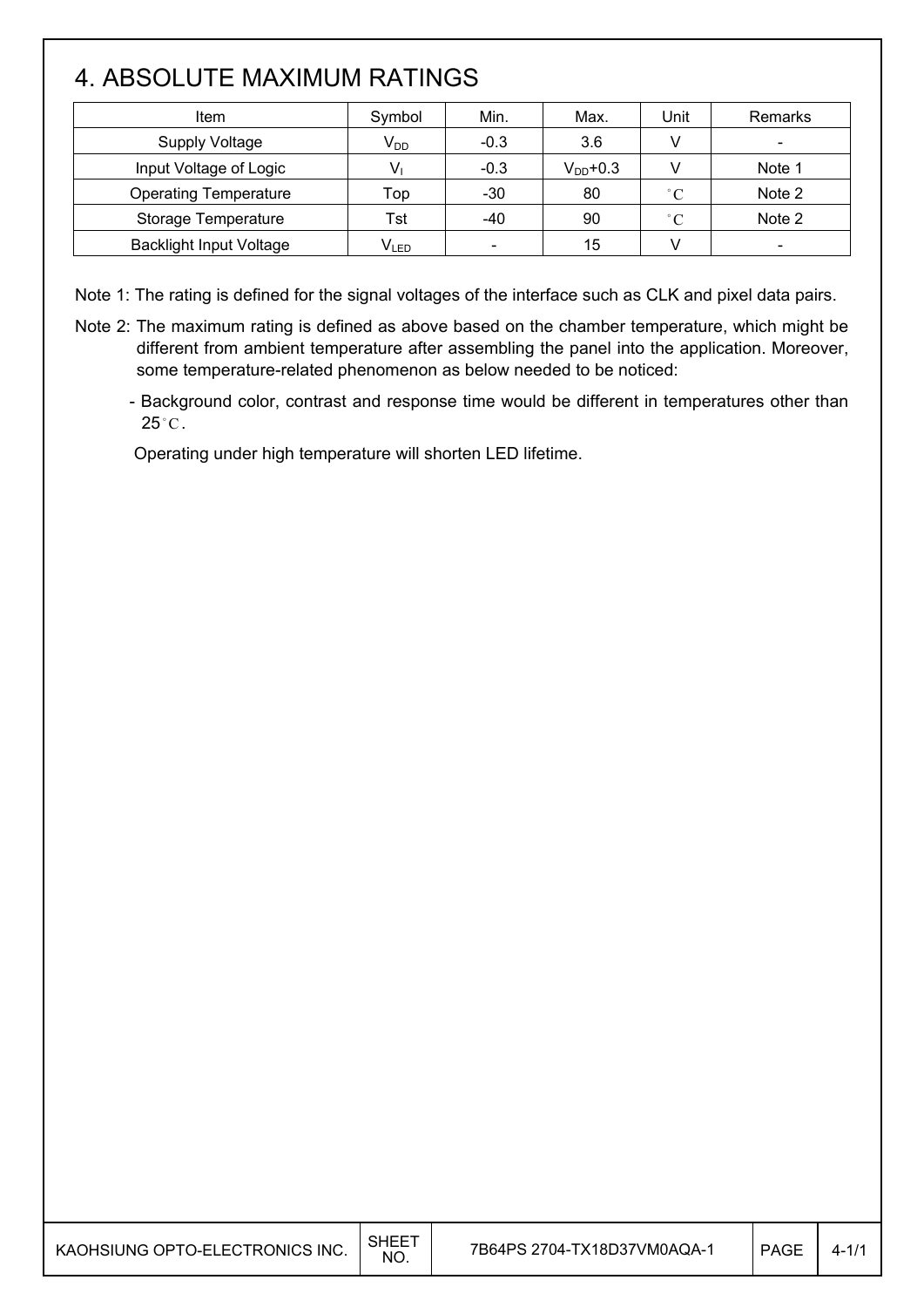## 5. ELECTRICAL CHARACTERISTICS

#### 5.1 LCD CHARACTERISTICS

| Item                                                   | Symbol                     | Condition  | Min. | Typ. | Max.   | Unit       | <b>Remarks</b> |  |
|--------------------------------------------------------|----------------------------|------------|------|------|--------|------------|----------------|--|
| Power Supply Voltage                                   | $V_{DD}$                   |            | 3.0  | 3.3  | 3.6    | v          |                |  |
| Differential Input                                     |                            | "H" level  |      |      | $+100$ |            |                |  |
| Voltage for LVDS<br>$V_1$<br><b>Receiver Threshold</b> | "L" level                  | $-100$     |      |      | mV     | Note 1     |                |  |
| Power Supply Current                                   | <b>I</b> <sub>DD</sub>     | $VDD=3.3V$ |      | 470  | 500    | mA         | Note 2         |  |
| <b>Vsync Frequency</b>                                 | $f_{\nu}$                  |            |      | 60   | 75     | Hz         |                |  |
| <b>Hsync Frequency</b>                                 | $f_{\scriptscriptstyle H}$ |            | 29   | 31.5 | 33     | <b>KHz</b> |                |  |
| <b>CLK Frequency</b>                                   | $\iota$ CLK                |            | 30.0 | 33.3 | 36.0   | MHz        | Note 3         |  |

Note 1: VCM=+1.2V

VCM is common mode voltage of LVDS transmitter/receiver.

 $IN + .$ IN- $100\Omega$ LVDS Receiver

 $T_a = 25$  °C,  $V_{SS} = 0V$ 

The input terminal of LVDS transmitter is terminated with 100 $\Omega$ .

Note 2: An all white check pattern is used when measuring  $I_{DD}$ .  $f_v$  is set to 60 Hz.

- Note 3: For LVDS transmitter input.
- Note 4: 1.0A fuse is applied in the module for  $I_{DD}$ . For display activation and protection purpose, power supply is recommended larger than 2.5A to start the display and break fuse once any short circuit occurred.

#### 5.2 BACKLIGHT CHARACTERISTICS

| <u>3.2 DAUNLIUM UMANAUTENISTIUS</u> |                             |                    |      |            |                          |      | $T_a = 25$ °C  |
|-------------------------------------|-----------------------------|--------------------|------|------------|--------------------------|------|----------------|
| Item                                | Symbol                      | Condition          | Min. | $\tau$ yp. | Max.                     | Unit | <b>Remarks</b> |
| <b>LED Input Voltage</b>            | $\mathsf{V}_{\mathsf{LED}}$ |                    | 11.7 | 12         | 12.3                     |      | Note1          |
| <b>LED Forward Current</b>          |                             | 0V; 0% duty        | 370  | 380        | 390                      |      |                |
| (Dim Control)                       | <b>ILED</b>                 | 3.3VDC; 100% duty  | 24   | 30         | 36                       | mA   | Note 2         |
| LED lifetime                        | $\overline{\phantom{a}}$    | $I_{LED} = 380$ mA |      | 70K        | $\overline{\phantom{a}}$ | hrs  | Note 3         |

Note 1: As Fig. 5.1 shown, LED current is constant, 380 mA, controlled by the LED driver when applying 12V  $V_{LED}$ .

Note 2: Dimming function can be obtained by applying DC voltage or PWM signal from the display interface CN1. The recommended PWM signal is  $1K \sim 10K$  Hz with 3.3V amplitude.

Note 3: The estimated lifetime is specified as the time to reduce 50% brightness by applying 380 mA at  $25^{\circ}$ C.

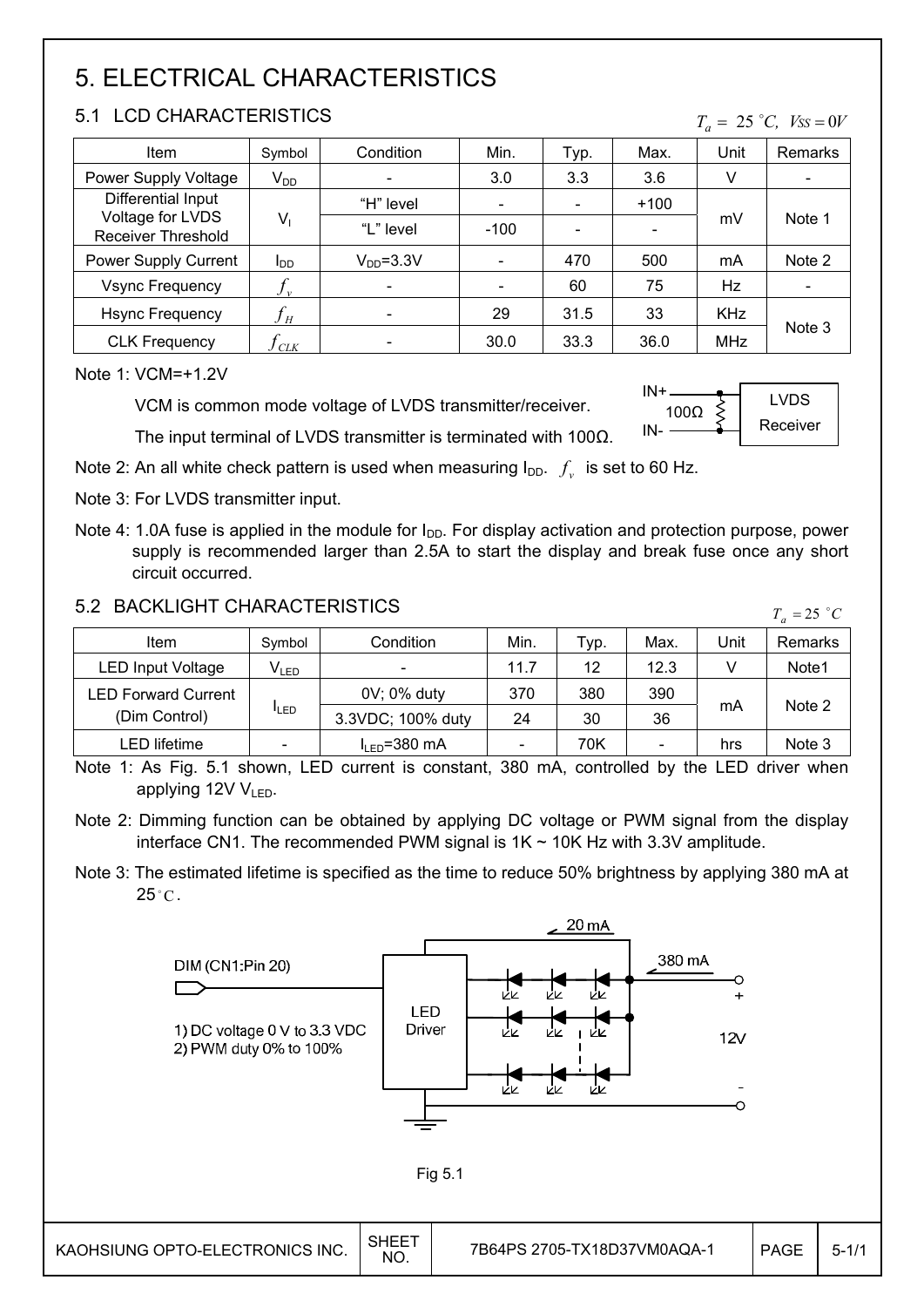## 6. OPTICAL CHARACTERISTICS

The optical characteristics are measured based on the conditions as below:

- Supplying the signals and voltages defined in the section of electrical characteristics.
- The backlight unit needs to be turned on for 30 minutes.
- The ambient temperature is 25 $\degree$ C.
- In the dark room around 500~1000 lx, the equipment has been set for the measurements as shown in Fig 6.1.  $T = 25 \degree C$ ,  $f = 60$  Hz, V<sub>DD</sub> = 3.3V

| Item                                |             | Symbol      | Condition                                | Min.   | Typ. | $-$ - $, \nu$<br>Max.        | Unit            | Remarks |
|-------------------------------------|-------------|-------------|------------------------------------------|--------|------|------------------------------|-----------------|---------|
| <b>Brightness of White</b>          |             |             |                                          | 280    | 380  | $\overline{\phantom{0}}$     | $\text{cd/m}^2$ | Note 1  |
| <b>Brightness Uniformity</b>        |             |             | $\phi = 0^{\circ}, \theta = 0^{\circ}$ , | 70     |      | $\qquad \qquad \blacksquare$ | %               | Note 2  |
| <b>Contrast Ratio</b>               |             | <b>CR</b>   | $I_{LED}$ = 380mA                        |        | 600  | -                            |                 | Note 3  |
| Response Time<br>(Rising + Falling) |             | $T_r + T_f$ | $\phi = 0^{\circ}, \theta = 0^{\circ}$   |        |      | 45                           | ms              | Note 4  |
|                                     |             | $\theta$ x  | $\phi = 0^\circ$ , CR $\geq 10$          |        | 85   |                              |                 |         |
|                                     |             |             | $\phi = 180^\circ$ , CR $\geq 10$        | -      | 85   | $\qquad \qquad \blacksquare$ |                 | Note 5  |
| <b>Viewing Angle</b>                |             | $\theta$ y  | $\phi = 90^\circ$ , CR $\geq 10$         | Ξ.     | 85   | Ξ.                           | Degree          |         |
|                                     |             |             | $\phi = 270^\circ$ , CR $\geq 10$        |        | 85   | $\qquad \qquad \blacksquare$ |                 |         |
|                                     | Red         | X           |                                          | (0.55) | 0.60 | (0.65)                       |                 |         |
|                                     |             | Y           |                                          | (0.31) | 0.36 | (0.41)                       |                 |         |
|                                     |             | X           |                                          | (0.31) | 0.36 | (0.41)                       |                 |         |
| Color                               | Green       | Y           |                                          | (0.54) | 0.59 | (0.64)                       |                 |         |
| Chromaticity                        | <b>Blue</b> | X           | $\phi = 0^{\circ}, \theta = 0^{\circ}$   | (0.10) | 0.15 | (0.20)                       |                 | Note 6  |
|                                     |             | Y           |                                          | (0.07) | 0.12 | (0.17)                       |                 |         |
|                                     |             | X           |                                          | (0.27) | 0.32 | (0.37)                       |                 |         |
|                                     | White       | Y           |                                          | (0.29) | 0.34 | (0.39)                       |                 |         |

Note 1: The brightness is measured from the panel center point, P5 in Fig. 6.2, for the typical value. Note 2: The brightness uniformity is calculated by the equation as below:

Brightness uniformity =  $\frac{\textsf{Min.~Brightness}}{\textsf{Max.~Brightness}}$  × 100%

, which is based on the brightness values of the 9 points measured by BM-5 as shown in Fig. 6.2.

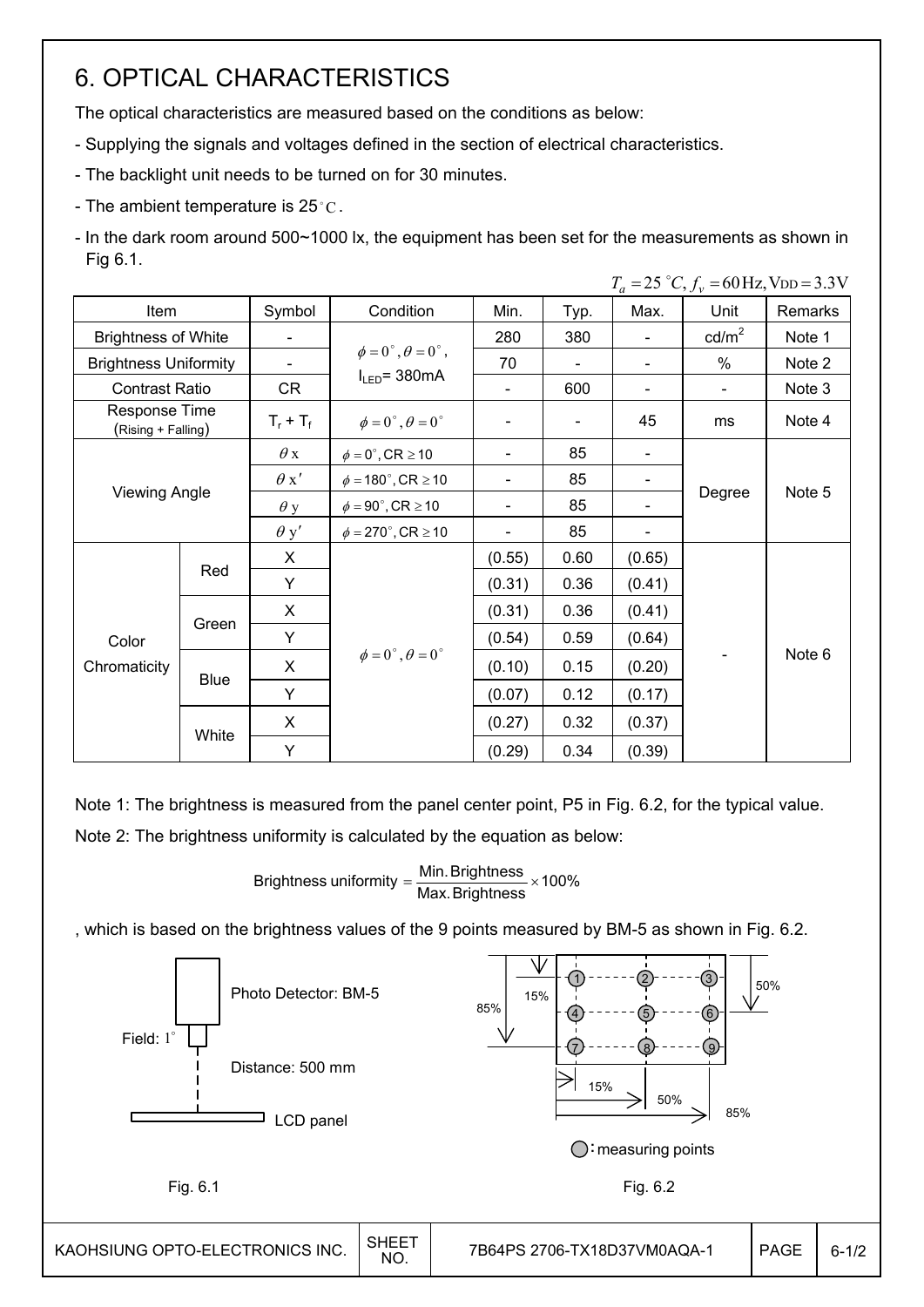Note 3: The Contrast Ratio is measured from the center point of the panel, P5, and defined as the following equation:



Note 4: The definition of response time is shown in Fig. 6.3. The rising time is the period from 10% brightness to 90% brightness when the data is from black to white. Oppositely, Falling time is the period from 90% brightness rising to 10% brightness.



Fig 6.3

Note 5: The definition of viewing angle is shown in Fig. 6.4. Angle  $\phi$  is used to represent viewing directions, for instance,  $\phi = 270^{\circ}$  means 6 o'clock, and  $\phi = 0^{\circ}$  means 3 o'clock. Moreover, angle  $\theta$  is used to represent viewing angles from axis Z toward plane XY.

 The display is super wide viewing angle version, so that the best optical performance can be obtained from every viewing direction.



Fig 6.4

Note 6: The color chromaticity is measured from the center point of the panel, P5, as shown in Fig. 6.2.

| KAOHSIUNG OPTO-ELECTRONICS INC. | <b>SHEET</b><br><b>NO</b> | 7B64PS 2706-TX18D37VM0AQA-1 | <b>PAGE</b> | $6 - 2/2$ |
|---------------------------------|---------------------------|-----------------------------|-------------|-----------|
|---------------------------------|---------------------------|-----------------------------|-------------|-----------|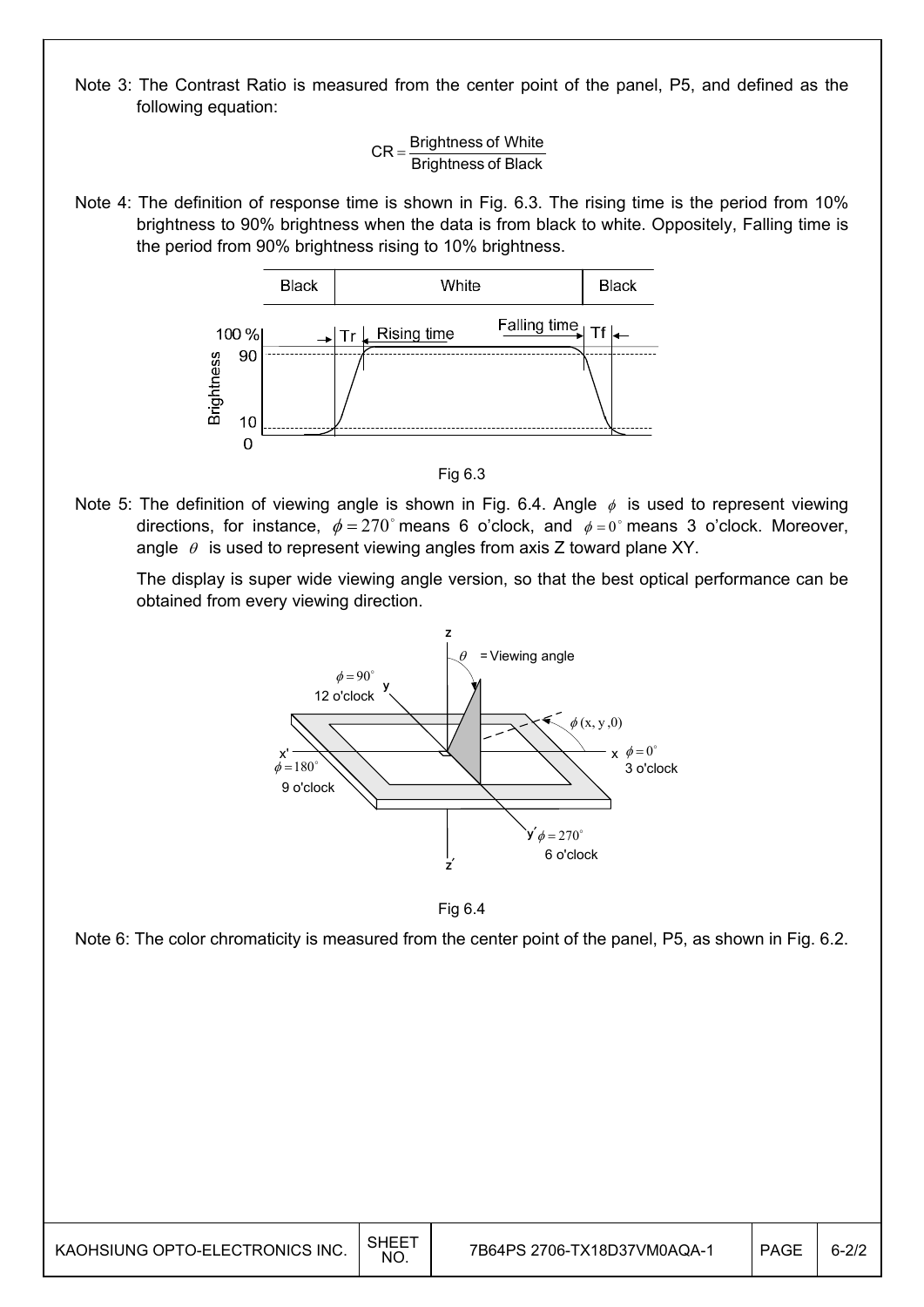# 7. BLOCK DIAGRAM



Note 1: Signals are CLK and pixel data pairs.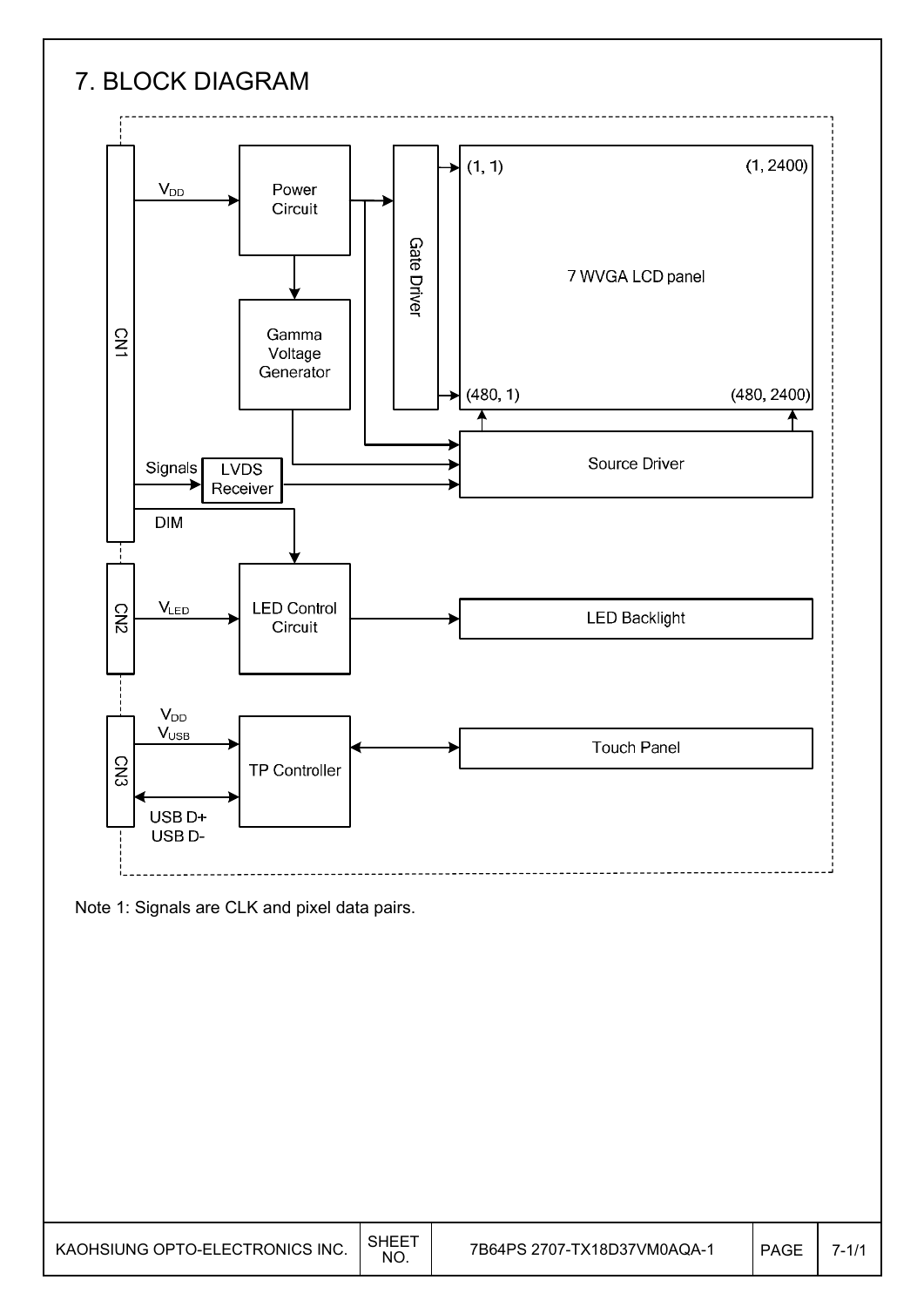## 8. RELIABILITY TESTS

| <b>Test Item</b>                                                                                                                                     | Condition                                                                                       |                                                            |  |  |
|------------------------------------------------------------------------------------------------------------------------------------------------------|-------------------------------------------------------------------------------------------------|------------------------------------------------------------|--|--|
| High Temperature                                                                                                                                     | 1) Operating<br>2) $80^{\circ}$ C                                                               | 500 hrs                                                    |  |  |
| 1) Operating<br>Low Temperature<br>2) -30 $^{\circ}$ C                                                                                               |                                                                                                 | 500 hrs                                                    |  |  |
| <b>High Temperature</b>                                                                                                                              | 1) Storage<br>2) 90 °C                                                                          | 500 hrs                                                    |  |  |
| Low Temperature                                                                                                                                      | 1) Storage<br>2) -40 $^{\circ}$ C                                                               | 500 hrs                                                    |  |  |
| <b>Heat Cycle</b>                                                                                                                                    | 1) Operating<br>2) $-30\degree C \leftrightarrow 80\degree C$<br>3) 3hrs~1hr~3hrs               | 500 hrs                                                    |  |  |
| <b>Thermal Shock</b>                                                                                                                                 | 1) Non-Operating<br>2) -35 $^{\circ}$ C $\leftrightarrow$ 85 $^{\circ}$ C<br>3) 0.5 hr ↔ 0.5 hr | 500 hrs                                                    |  |  |
| High Temperature &<br>Humidity                                                                                                                       | 1) Operating<br>2) 40°C & 85%RH<br>3) Without condensation<br>(Note4)                           | 500 hrs                                                    |  |  |
| Vibration                                                                                                                                            | 1) Non-Operating<br>2) 10~200 Hz<br>3)5G<br>4) X, Y, and Z directions                           | 1 hr for each direction                                    |  |  |
| <b>Mechanical Shock</b>                                                                                                                              | 1) Non-Operating<br>2) 10 ms<br>3) 80G<br>4) $\pm X$ , $\pm Y$ and $\pm Z$ directions           | Once for each direction                                    |  |  |
| 1) Operating<br>2) Tip: 150 pF, 330 $\Omega$<br><b>ESD</b><br>3) Air discharge for glass: ± 12KV<br>4) Contact discharge for metal frame: $\pm$ 15KV |                                                                                                 | 1) Glass: 9 points<br>2) Metal frame: 8 points<br>(Note 3) |  |  |

Note 1: Display functionalities are inspected under the conditions defined in the specification after the reliability tests.

Note 2: The display is not guaranteed for use in corrosive gas environments.

- Note 3: All pins of LCD interface(CN1) have been tested by  $\pm$  100V contact discharge of ESD under non-operating condition.
- Note 4: Under the condition of high temperature & humidity, if the temperature is higher than 40 $\degree$ , the humidity needs to be reduced as Fig. 8.1 shown.

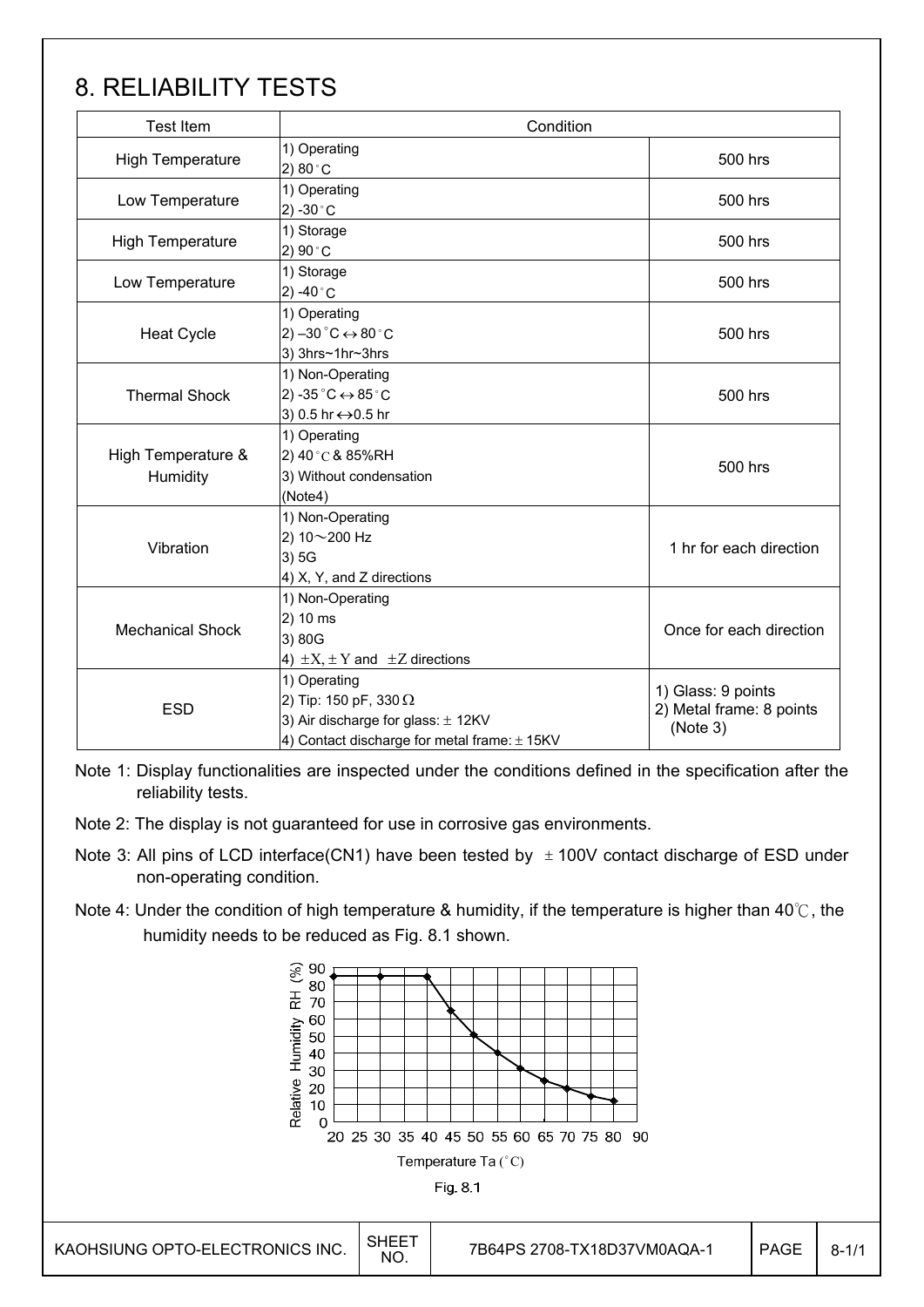## 9. LCD INTERFACE

### 9.1 INTERFACE PIN CONNECTIONS

The display interface connector (CN1) is FI-SEB20P-HF13E made by JAE and Pin assignment is as below:

| Pin No.          | Symbol   | Signal                 | Pin No. | Symbol     | Signal             |
|------------------|----------|------------------------|---------|------------|--------------------|
| 1                | $V_{DD}$ |                        | 11      | $IN2-$     | B2~B5, DE          |
| $\overline{2}$   | $V_{DD}$ | Power Supply for Logic | 12      | $IN2+$     |                    |
| $\mathfrak{B}$   | $V_{SS}$ |                        | 13      | $V_{SS}$   | <b>GND</b>         |
| 4                | $V_{SS}$ | <b>GND</b>             | 14      | CLK IN-    | <b>Pixel Clock</b> |
| 5                | INO-     | R0~R5, G0              | 15      | CLK IN+    |                    |
| $\,6$            | $INO+$   |                        | 16      | $V_{SS}$   | <b>GND</b>         |
| $\overline{7}$   | $V_{SS}$ | <b>GND</b>             | 17      | $IN3-$     | <b>GND</b>         |
| 8                | $IN1-$   | G1~G5, B0~B1           | 18      | $IN3+$     | <b>GND</b>         |
| $\boldsymbol{9}$ | $IN1+$   |                        | 19      | $V_{SS}$   | <b>GND</b>         |
| 10               | $V_{SS}$ | <b>GND</b>             | 20      | <b>DIM</b> | Note 2             |

Note 1: IN n- and IN n+ (n=0, 1, 2), CLK IN- and CLK IN+ should be wired by twist-pairs or side-by-side

FPC patterns, respectively.

The backlight connector (CN2) is SM02(8.0)B-BHS-1-TB(LF)(SN), and pin assignment is as below:

| Pin No. | Signal      | Signal     |
|---------|-------------|------------|
|         | <b>VLED</b> | 12VDC      |
| -       | <b>GND</b>  | <b>GND</b> |

The Capacitive Touch Panel interface connector (CN3) is BL114-20RL-TAGF manufactured by Suncagey (Thickness: 0.3±0.05mm; Pitch: 0.5mm).

| Pin No.        | Symbol                | Function                       | Pin No. | Symbol     | Function                     |
|----------------|-----------------------|--------------------------------|---------|------------|------------------------------|
| 1              | <b>GND</b>            | <b>GND</b>                     | 11      | $V_{DD}$   | Power Supply for Touch Panel |
| $\overline{2}$ | <b>GND</b>            | <b>GND</b>                     | 12      | $V_{DD}$   | Power Supply for Touch Panel |
| 3              | <b>GND</b>            | <b>GND</b>                     | 13      | NC.        | No connection                |
| 4              | <b>GND</b>            | <b>GND</b>                     | 14      | <b>NC</b>  | No connection                |
| 5              | USB <sub>D+</sub>     | USB D+ data pin                | 15      | <b>NC</b>  | No connection                |
| 6              | USB <sub>D</sub> -    | USB D- data pin                | 16      | <b>NC</b>  | No connection                |
| 7              | <b>NC</b>             | No connection                  | 17      | <b>NC</b>  | No connection                |
| 8              | $V_{\tiny{\sf{USE}}}$ | Power Supply for USB Interface | 18      | <b>GND</b> | <b>GND</b>                   |
| 9              | $V_{\text{USE}}$      | Power Supply for USB Interface | 19      | <b>GND</b> | <b>GND</b>                   |
| 10             | <b>NC</b>             | No connection                  | 20      | <b>GND</b> | <b>GND</b>                   |

Note 2: Normal brightness: 0V or 0% PWM duty; Brightness control: 0V to 3.3V DC or 0% to 100% PWM duty.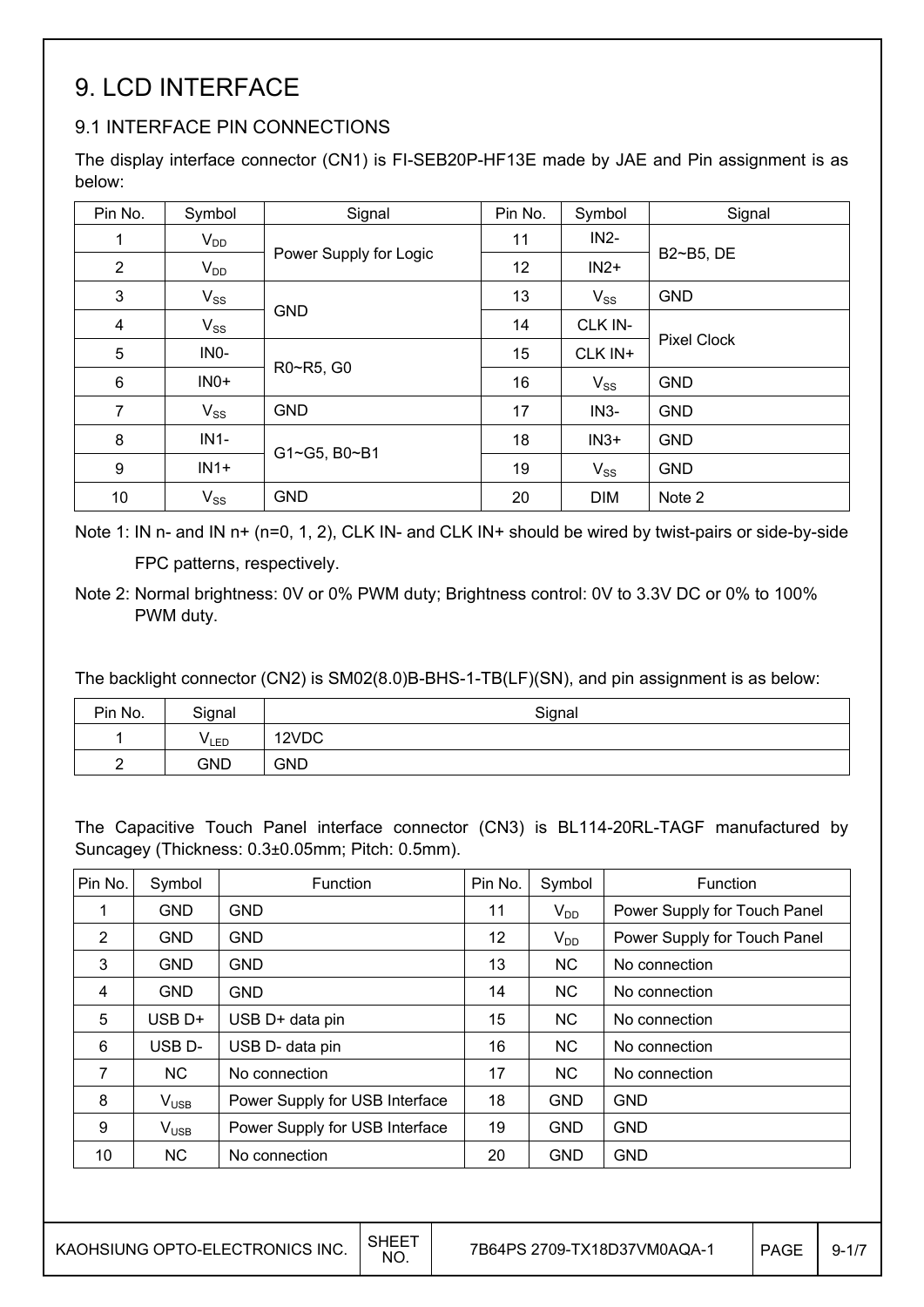#### 9.2 LVDS INTERFACE

| <b>Machine Side</b>                                                                                                                              |                                                     | CN <sub>1</sub><br>(interface)                                                                                      | <b>TFT-LCD Side</b>                                                                                                               |                                |
|--------------------------------------------------------------------------------------------------------------------------------------------------|-----------------------------------------------------|---------------------------------------------------------------------------------------------------------------------|-----------------------------------------------------------------------------------------------------------------------------------|--------------------------------|
| Controll<br>7 TA0-6<br>R0-R5, G0<br>7 TB0-6<br>G1-G5, B0, B1<br>7 TC0-6<br>B2-B5, NA, NA, DE<br>ALL GND<br>7 TD0-6<br>777<br>CLK IN<br><b>CK</b> | 2)<br>THC63LVDM83R<br>Parallel-to<br>δq<br>는<br>PLL | 1)<br>$INO+$<br>IN <sub>0</sub> -<br>$IN1+$<br>$IN1-$<br>$IN2+$<br>$IN2-$<br>$IN3+$<br>$IN3-$<br>CLK IN+<br>CLK IN- | 3)<br>THC63LVDF84B<br><b>RA0-6</b><br><b>RB0-6</b><br>Parallel-to-<br>LVDS<br><b>RC0-6</b><br>FT<br><b>RD0-6</b><br>CK OUT<br>PLL | <b>LCD Panel</b><br>controller |

- Note 1: LVDS cable impedance should be 100 ohms per signal line when each 2-lines (+, -) is used in differential mode.
- Note 2: The recommended transmitter, THC63LVDM83R, is made by Thine or equivalent, which is not contained in the module.
- Note 3: The receiver built-in the module is THC63LVDF84B made by Thine.

#### 9.3 LVDS DATA FORMAT



DE: Data Enable NA: Not Available

| KAOHSIUNG OPTO-ELECTRONICS INC. | <b>SHEET</b><br><b>NO</b> | 7B64PS 2709-TX18D37VM0AQA-1 | <b>PAGE</b> | $9 - 2/7$ |
|---------------------------------|---------------------------|-----------------------------|-------------|-----------|
|---------------------------------|---------------------------|-----------------------------|-------------|-----------|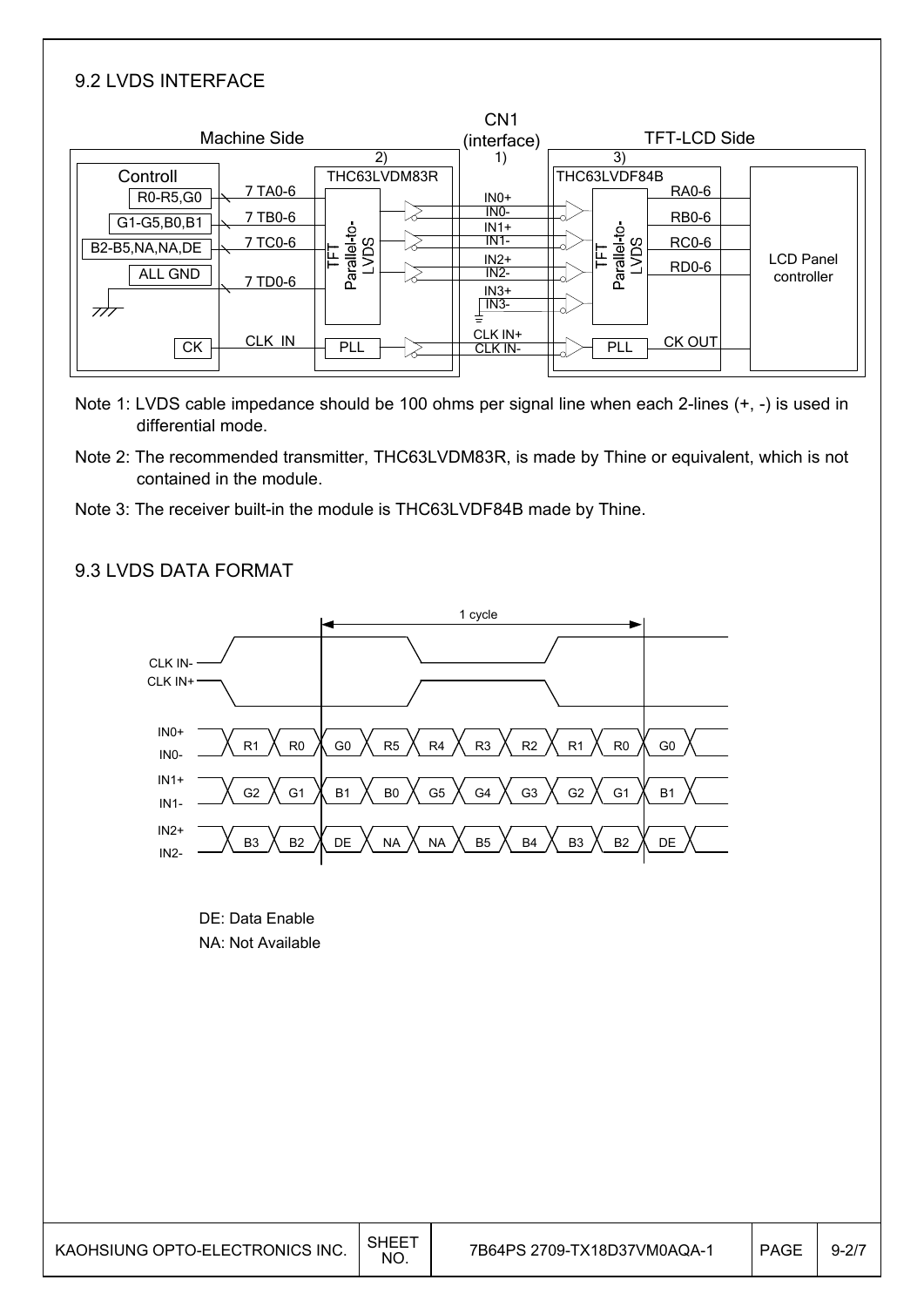#### 9.4 TIMING CHART

DTMG (Data Enable) is the signal to determine valid data, and the timing of DTMG can be determined from Hsync and Vsync as below. For this display, only DTMG and DCLK are the essential signals. Hsync and Vsync are not necessary to connect to display interface after DTMG has been generated and input.

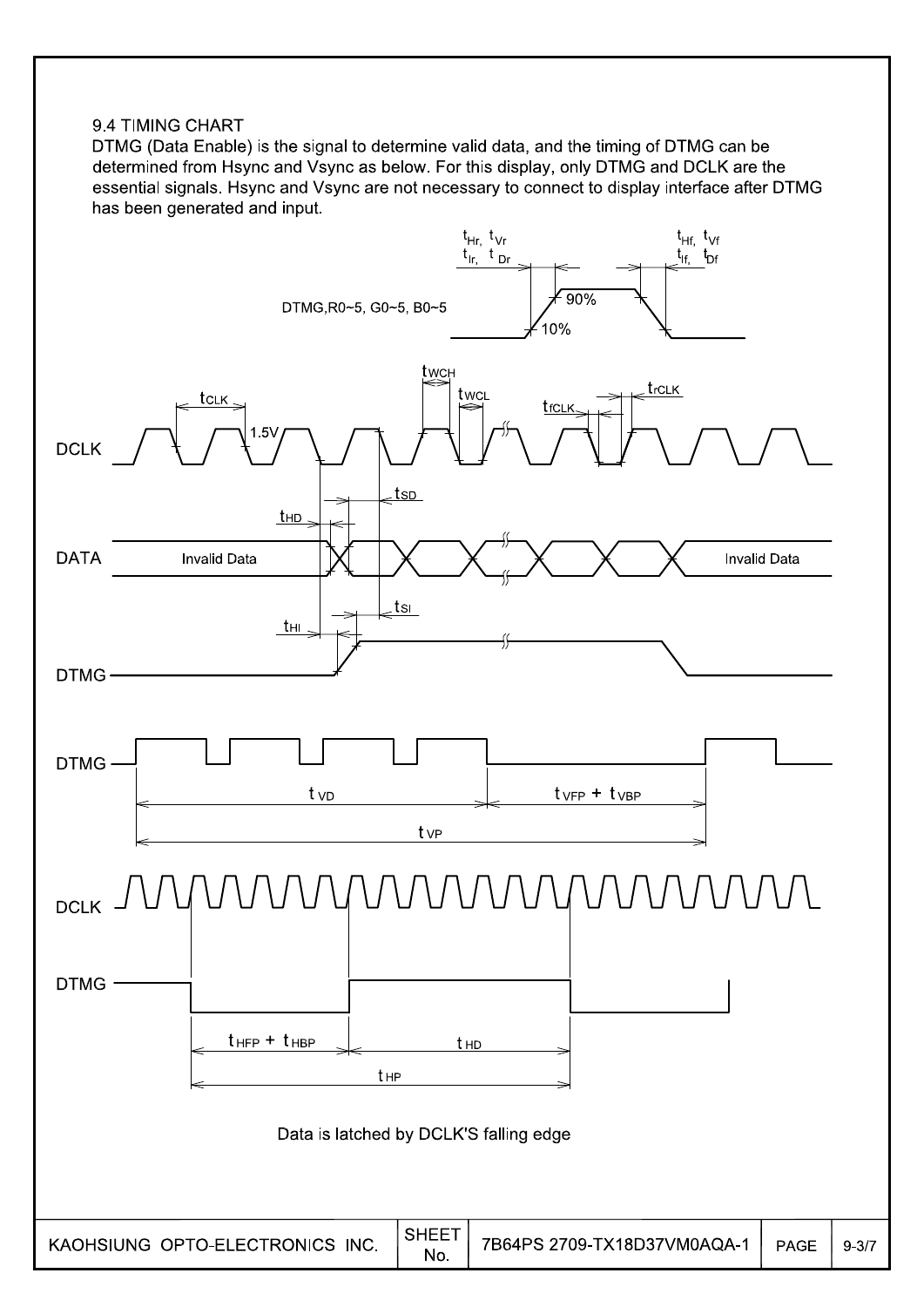|             | Item                   | Symbol                          | Min.                     | Typ.                     | Max.                         | Unit                                 |  |
|-------------|------------------------|---------------------------------|--------------------------|--------------------------|------------------------------|--------------------------------------|--|
|             | Frequency              | $1/t_{CLK}$                     | 30.0                     | 33.3                     | 36.0                         | <b>MHz</b>                           |  |
|             | Low level Width        | $t_{\scriptstyle\rm WCL}$       | 8                        | $\blacksquare$           | $\qquad \qquad \blacksquare$ |                                      |  |
|             | High level Width       | $t_{\scriptscriptstyle\rm WCH}$ | 8                        | $\blacksquare$           | $\qquad \qquad \blacksquare$ |                                      |  |
| <b>DCLK</b> | Rise time              | $t_{rCLK}$                      | $\overline{\phantom{a}}$ | $\overline{\phantom{a}}$ | 4                            | ns                                   |  |
|             | Fall time              | $t_{fCLK}$                      |                          |                          | $\overline{4}$               |                                      |  |
|             | Duty                   | D                               | 0.45                     | 0.5                      | 0.55                         | $\overline{\phantom{a}}$             |  |
|             | Set up time            | $t_{SI}$                        | 4                        |                          |                              |                                      |  |
|             | Hold time              | $t_{\rm HI}$                    | 4                        | $\blacksquare$           |                              | ns                                   |  |
|             | Rise/Fall time         | $t_{\text{lr}}, t_{\text{lf}}$  | $\blacksquare$           | $\blacksquare$           | 4                            | ns                                   |  |
|             | Horizontal cycle       | $t_{HP}$                        | 1035                     | 1056                     | 1090                         |                                      |  |
| <b>DTMG</b> | Horizontal back porch  | $t_{\sf HBP}$                   | 10                       | 216                      | $\qquad \qquad \blacksquare$ | $t_{\scriptscriptstyle{\text{CLK}}}$ |  |
|             | Horizontal front porch | $t_{\text{HFP}}$                | 30                       | 40                       | -                            |                                      |  |
|             | Vertical cycle         | $t_{\vee P}$                    | 483                      | 525                      | 550                          |                                      |  |
|             | Vertical back porch    | $t_{\rm VBP}$                   | $\overline{2}$           | 34                       |                              | $t_{\scriptscriptstyle{HP}}$         |  |
|             | Vertical front porch   | $t_{\rm VFP}$                   | 1                        | 11                       | $\overline{\phantom{0}}$     |                                      |  |
|             | Set up time            | $t_{SD}$                        | 4                        | $\blacksquare$           | $\overline{\phantom{0}}$     |                                      |  |
| Data        | Hold time              | $t_{HD}$                        | 4                        | $\blacksquare$           | $\overline{\phantom{0}}$     | ns                                   |  |
|             | Rise / Fall time       | $t_{Dr}$ , $t_{Dr}$             |                          |                          | 4                            | ns                                   |  |

### 9.5 INTERFACE TIMING SPECIFICATIONS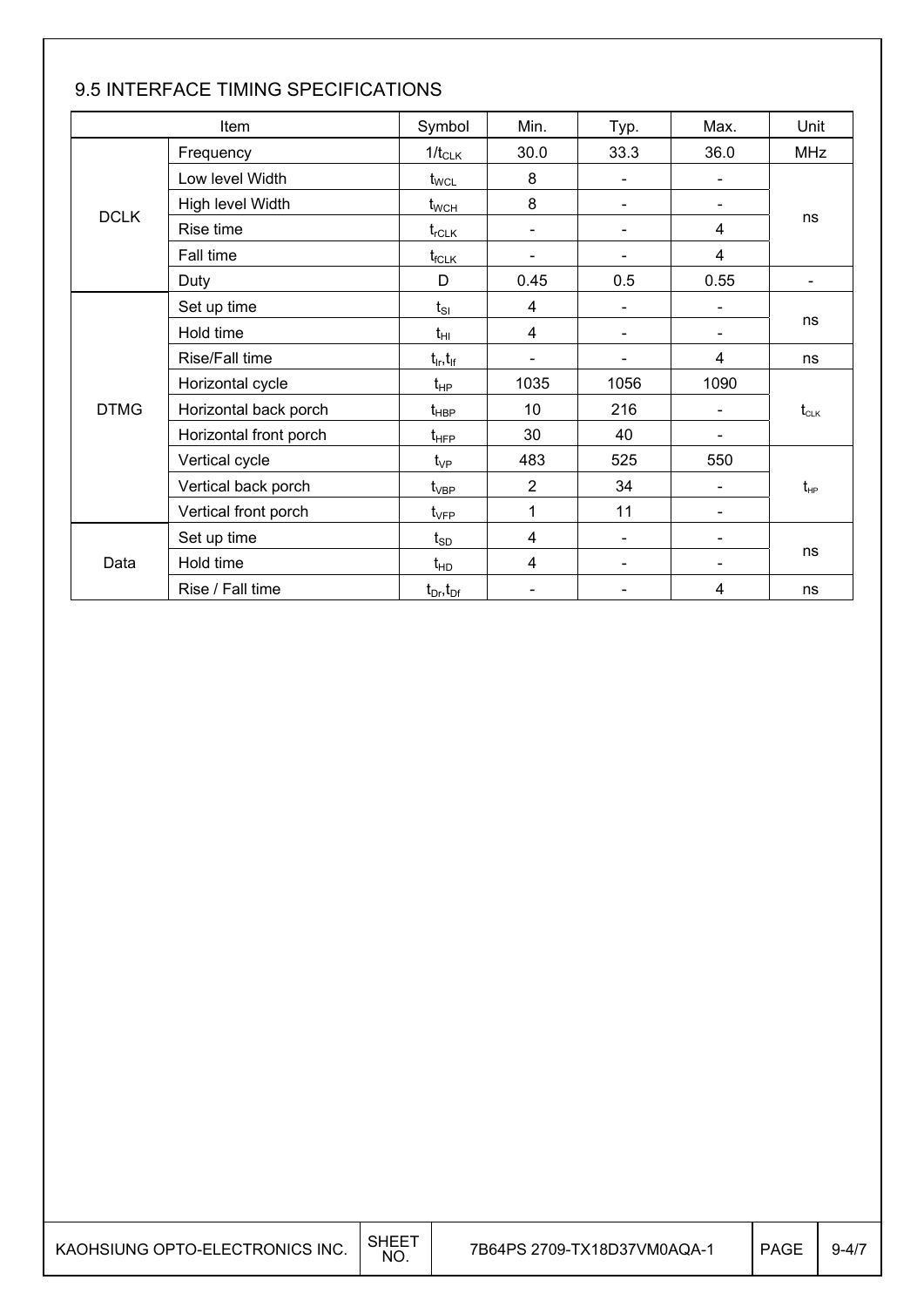### 9.6 LVDS RECEIVER TIMING



RinX= (RinX+)-(RinX-) (X=0, 1, 2)

| <b>Item</b> |                   | Symbol                      | Min.                          | Typ.                     | Max.                          | Unit       |
|-------------|-------------------|-----------------------------|-------------------------------|--------------------------|-------------------------------|------------|
| <b>DCLK</b> | Frequency         | 1/ $t_{CLK}$                | 30.0                          | 33.3                     | 36.0                          | <b>MHz</b> |
|             | 0 data position   | $t_{\text{RPO}}$            | 1/7* $t_{CLK}$ -0.4           | 1/7* t <sub>CLK</sub>    | $1/7$ * t <sub>CLK</sub> +0.4 |            |
|             | 1st data position | t <sub>RP1</sub>            | $-0.4$                        | 0                        | $+0.4$                        |            |
|             | 2nd data position | $t_{RP2}$                   | 6/7* $t_{CLK}$ -0.4           | 6/7* t <sub>CLK</sub>    | 6/7* t <sub>CLK</sub> +0.4    |            |
| <b>RinX</b> | 3rd data position | $t_{RP3}$                   | 5/7* t <sub>CLK</sub> -0.4    | $5/7^*$ t <sub>CLK</sub> | 5/7* $t_{CLK}$ +0.4           | ns         |
| $(X=0,1,2)$ | 4th data position | $t_{RP4}$                   | 4/7* $t_{CLK}$ -0.4           | 4/7* t <sub>CLK</sub>    | 4/7* $t_{CLK}$ +0.4           |            |
|             | 5th data position | $t_{RP5}$                   | $3/7$ * t <sub>CLK</sub> -0.4 | $3/7^*$ t <sub>CLK</sub> | $3/7$ * t <sub>CLK</sub> +0.4 |            |
|             | 6th data position | $t_{\mathsf{R}\mathsf{P}6}$ | $2/7$ * t <sub>CLK</sub> -0.4 | $2/7^*$ t <sub>CLK</sub> | $2/7$ * t <sub>CLK</sub> +0.4 |            |

| KAOHSIUNG OPTO-ELECTRONICS INC. SHEET |  |
|---------------------------------------|--|
|---------------------------------------|--|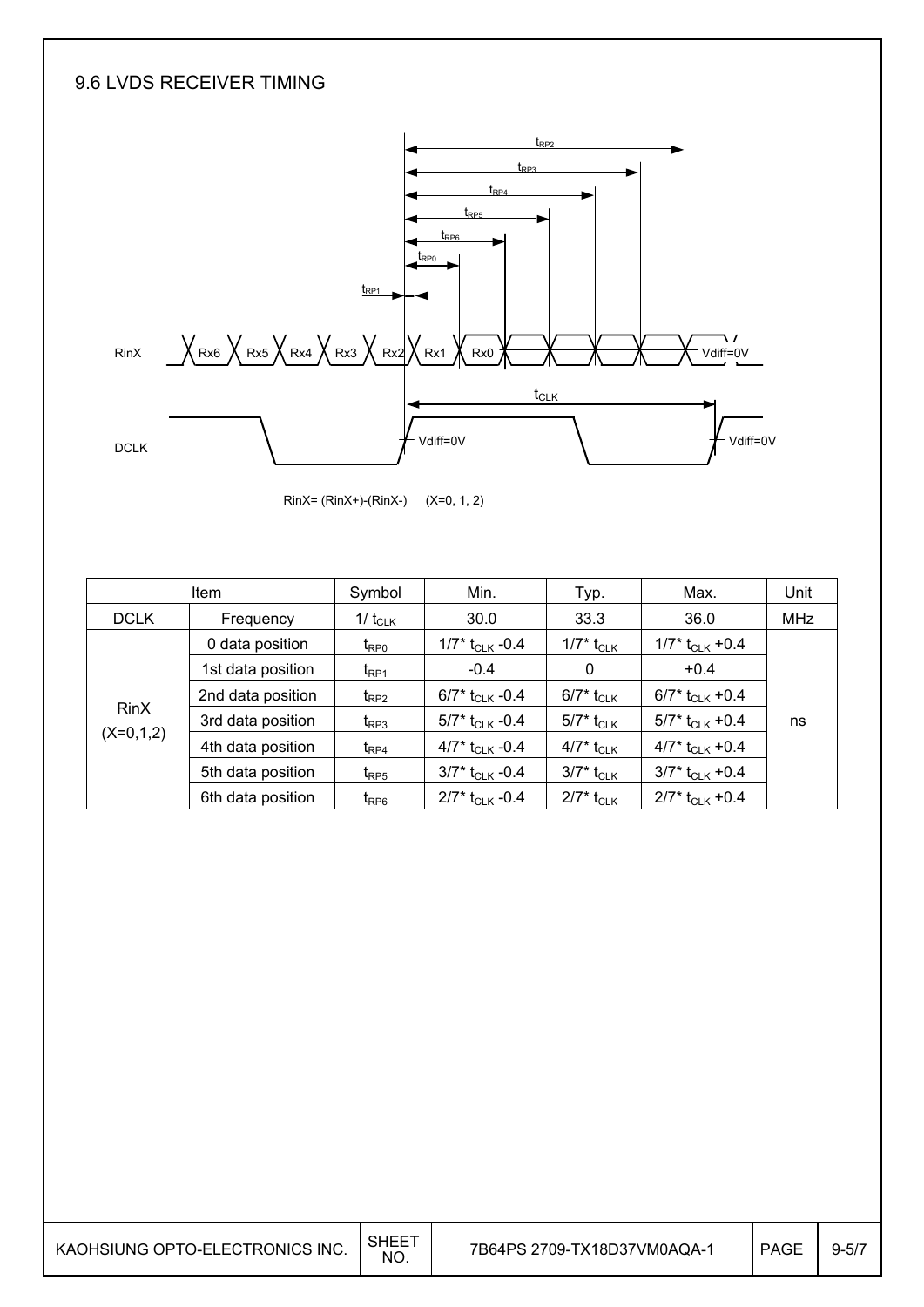### 9.7 DATA INPUT for DISPLAY COLOR

|              | COLOR &<br><b>Gray Scale</b> |                |                |                                     |                                     |                                 |                |                |                | Data Signal              |                |                      |                      |                                     |                |                |                                  |                                            |                                            |
|--------------|------------------------------|----------------|----------------|-------------------------------------|-------------------------------------|---------------------------------|----------------|----------------|----------------|--------------------------|----------------|----------------------|----------------------|-------------------------------------|----------------|----------------|----------------------------------|--------------------------------------------|--------------------------------------------|
|              |                              | R <sub>5</sub> | R <sub>4</sub> | R <sub>3</sub>                      | R <sub>2</sub>                      | R <sub>1</sub>                  | R <sub>0</sub> | G <sub>5</sub> | G4             | G <sub>3</sub>           | G <sub>2</sub> | G <sub>1</sub>       | G <sub>0</sub>       | <b>B5</b>                           | <b>B4</b>      | B <sub>3</sub> | B <sub>2</sub>                   | <b>B1</b>                                  | B <sub>0</sub>                             |
|              | <b>Black</b>                 | $\mathbf 0$    | $\mathbf 0$    | $\mathbf 0$                         | $\mathbf 0$                         | $\mathbf 0$                     | $\mathbf 0$    | $\mathbf 0$    | $\mathbf 0$    | $\mathbf 0$              | $\mathbf{0}$   | 0                    | $\mathbf 0$          | $\mathbf 0$                         | $\mathbf 0$    | $\mathbf 0$    | $\mathbf 0$                      | $\mathbf 0$                                | $\mathbf 0$                                |
|              | Red (63)                     | 1              | 1              | 1                                   | 1                                   | 1                               | 1              | $\mathbf 0$    | $\mathbf 0$    | 0                        | $\mathbf 0$    | 0                    | 0                    | 0                                   | 0              | 0              | 0                                | 0                                          | 0                                          |
|              | Green (63)                   | $\mathbf 0$    | 0              | $\mathbf 0$                         | $\mathbf 0$                         | 0                               | $\mathbf 0$    | 1              | 1              | 1                        | 1              | 1                    | 1                    | 0                                   | 0              | $\mathbf 0$    | 0                                | 0                                          | 0                                          |
| <b>Basic</b> | <b>Blue (63)</b>             | 0              | 0              | $\mathbf 0$                         | 0                                   | 0                               | $\mathbf 0$    | 0              | $\mathbf 0$    | 0                        | $\mathbf 0$    | 0                    | 0                    | 1                                   | 1              | 1              | 1                                | 1                                          | 1                                          |
| Color        | Cyan                         | $\mathbf 0$    | $\overline{0}$ | 0                                   | $\mathbf 0$                         | $\overline{0}$                  | $\mathbf 0$    | 1              | 1              | 1                        | 1              | 1                    | 1                    | 1                                   | 1              | 1              | 1                                | 1                                          | 1                                          |
|              | Magenta                      | 1              | 1              | 1                                   | 1                                   | 1                               | 1              | 0              | $\mathbf 0$    | 0                        | $\mathbf 0$    | 0                    | 0                    | 1                                   | 1              | 1              | 1                                | 1                                          | 1                                          |
|              | Yellow                       | 1              | 1              | $\mathbf{1}$                        | 1                                   | 1                               | 1              | $\mathbf 1$    | $\mathbf{1}$   | $\mathbf{1}$             | 1              | 1                    | 1                    | $\overline{0}$                      | 0              | $\mathbf 0$    | 0                                | 0                                          | 0                                          |
|              | White                        | 1              | 1              | 1                                   | 1                                   | 1                               | 1              | 1              | 1              | 1                        | 1              | 1                    | 1                    | 1                                   | 1              | 1              | 1                                | 1                                          | 1                                          |
|              | Red (0)                      | $\mathbf{0}$   | 0              | $\mathbf 0$                         | $\Omega$                            | $\overline{0}$                  | $\mathbf 0$    | 0              | $\mathbf 0$    | $\mathbf 0$              | $\mathbf 0$    | 0                    | $\overline{0}$       | 0                                   | 0              | $\mathbf 0$    | 0                                | $\mathbf 0$                                | $\overline{0}$                             |
|              | Red (1)                      | $\mathbf 0$    | 0              | 0                                   | 0                                   | 0                               | 1              | 0              | $\mathbf 0$    | 0                        | 0              | 0                    | 0                    | 0                                   | 0              | 0              | 0                                | 0                                          | 0                                          |
| Red          |                              | $\cdot$        | ٠              | $\cdot$                             |                                     | $\blacksquare$                  | $\blacksquare$ | $\blacksquare$ | $\cdot$        |                          | $\blacksquare$ | $\cdot$              | $\cdot$              | $\cdot$                             | $\cdot$        | $\cdot$        | $\blacksquare$                   | $\cdot$                                    | $\blacksquare$                             |
|              |                              |                | $\cdot$        | $\blacksquare$                      | $\blacksquare$                      | $\blacksquare$<br>×,            |                | $\blacksquare$ | $\blacksquare$ |                          |                | t                    | $\blacksquare$       | $\ddot{\phantom{a}}$                | $\ddot{\cdot}$ | $\blacksquare$ | $\blacksquare$<br>$\blacksquare$ | $\blacksquare$<br>ä,                       |                                            |
|              | Red (62)                     | 1              | 1              | $\mathbf{1}$                        | 1                                   | 1                               | $\mathbf 0$    | 0              | $\mathbf 0$    | $\overline{0}$           | $\mathbf 0$    | 0                    | $\overline{0}$       | 0                                   | 0              | $\mathbf 0$    | 0                                | $\overline{0}$                             | $\overline{0}$                             |
|              | Red (63)                     | 1              | 1              | 1                                   | 1                                   | 1                               | 1              | $\mathbf 0$    | $\mathbf 0$    | 0                        | 0              | 0                    | 0                    | 0                                   | 0              | 0              | 0                                | 0                                          | 0                                          |
|              | Green (0)                    | $\mathbf 0$    | $\mathbf 0$    | 0                                   | 0                                   | 0                               | $\mathbf 0$    | 0              | $\mathbf 0$    | 0                        | $\mathbf 0$    | 0                    | 0                    | 0                                   | 0              | $\mathbf 0$    | 0                                | 0                                          | 0                                          |
|              | Green (1)                    | 0              | 0              | 0                                   | 0                                   | 0                               | $\mathbf 0$    | 0              | $\mathbf 0$    | 0                        | 0              | 0                    | 1                    | 0                                   | 0              | 0              | 0                                | 0                                          | 0                                          |
| Green        |                              | $\cdot$        | ä,             | $\ddot{\phantom{a}}$                | $\cdot$                             | $\cdot$                         | l.             | ÷,             | $\cdot$        | $\overline{\phantom{a}}$ | $\blacksquare$ | $\ddot{\phantom{0}}$ | $\cdot$              | $\ddot{\phantom{0}}$                | $\cdot$        | $\cdot$        | $\blacksquare$                   | l.                                         | $\blacksquare$                             |
|              |                              |                | $\cdot$        | $\cdot$<br>$\overline{\phantom{a}}$ | $\cdot$<br>$\overline{\phantom{a}}$ | $\cdot$<br>$\ddot{\phantom{a}}$ |                | $\blacksquare$ | $\cdot$        | $\ddot{\phantom{a}}$     | $\blacksquare$ | $\blacksquare$       | $\cdot$<br>$\cdot$   | $\cdot$<br>$\overline{\phantom{a}}$ | $\cdot$        | $\cdot$        | $\blacksquare$<br>$\bullet$      | $\blacksquare$<br>$\overline{\phantom{a}}$ | $\blacksquare$<br>$\overline{\phantom{a}}$ |
|              | Green (62)                   | 0              | $\mathbf 0$    | $\mathbf 0$                         | $\mathbf 0$                         | 0                               | $\mathbf 0$    | 1              | 1              | 1                        | 1              | 1                    | 0                    | 0                                   | 0              | $\mathbf 0$    | 0                                | 0                                          | 0                                          |
|              | Green (63)                   | 0              | 0              | 0                                   | 0                                   | 0                               | $\mathbf 0$    | 1              | 1              | 1                        | 1              | 1                    | 1                    | 0                                   | 0              | 0              | 0                                | 0                                          | 0                                          |
|              | Blue $(0)$                   | $\Omega$       | 0              | $\overline{0}$                      | $\mathbf{0}$                        | $\overline{0}$                  | $\mathbf 0$    | $\mathbf 0$    | $\mathbf 0$    | $\mathbf 0$              | $\mathbf 0$    | 0                    | 0                    | $\overline{0}$                      | 0              | $\mathbf 0$    | 0                                | $\mathbf 0$                                | $\overline{0}$                             |
|              | Blue $(1)$                   | 0              | 0              | 0                                   | 0                                   | 0                               | 0              | 0              | $\mathbf 0$    | 0                        | 0              | 0                    | 0                    | 0                                   | 0              | 0              | 0                                | 0                                          | 1                                          |
| <b>Blue</b>  |                              | $\blacksquare$ | ٠              | $\cdot$                             |                                     |                                 | $\blacksquare$ | $\blacksquare$ | $\cdot$        |                          | $\blacksquare$ | $\cdot$              | $\ddot{\phantom{0}}$ | $\cdot$                             | $\cdot$        | $\cdot$        | $\blacksquare$                   |                                            |                                            |
|              |                              |                | $\blacksquare$ | $\cdot$                             | $\cdot$                             | $\cdot$<br>×,                   |                | $\blacksquare$ | $\cdot$        | $\cdot$                  | $\blacksquare$ | $\blacksquare$       | $\cdot$              | $\blacksquare$<br>ä,                | $\cdot$        | $\cdot$        | $\blacksquare$<br>×,             |                                            | $\blacksquare$                             |
|              | <b>Blue (62)</b>             | $\mathbf 0$    | $\mathbf 0$    | $\mathbf 0$                         | 0                                   | $\overline{0}$                  | $\mathbf 0$    | $\overline{0}$ | $\mathbf 0$    | $\overline{0}$           | $\mathbf 0$    | 0                    | $\overline{0}$       | 1                                   | $\mathbf{1}$   | 1              | 1                                | 1                                          | $\overline{0}$                             |
|              | <b>Blue (63)</b>             | 0              | 0              | 0                                   | 0                                   | 0                               | 0              | 0              | $\mathbf 0$    | 0                        | 0              | 0                    | 0                    | 1                                   | 1              | 1              | 1                                | 1                                          | 1                                          |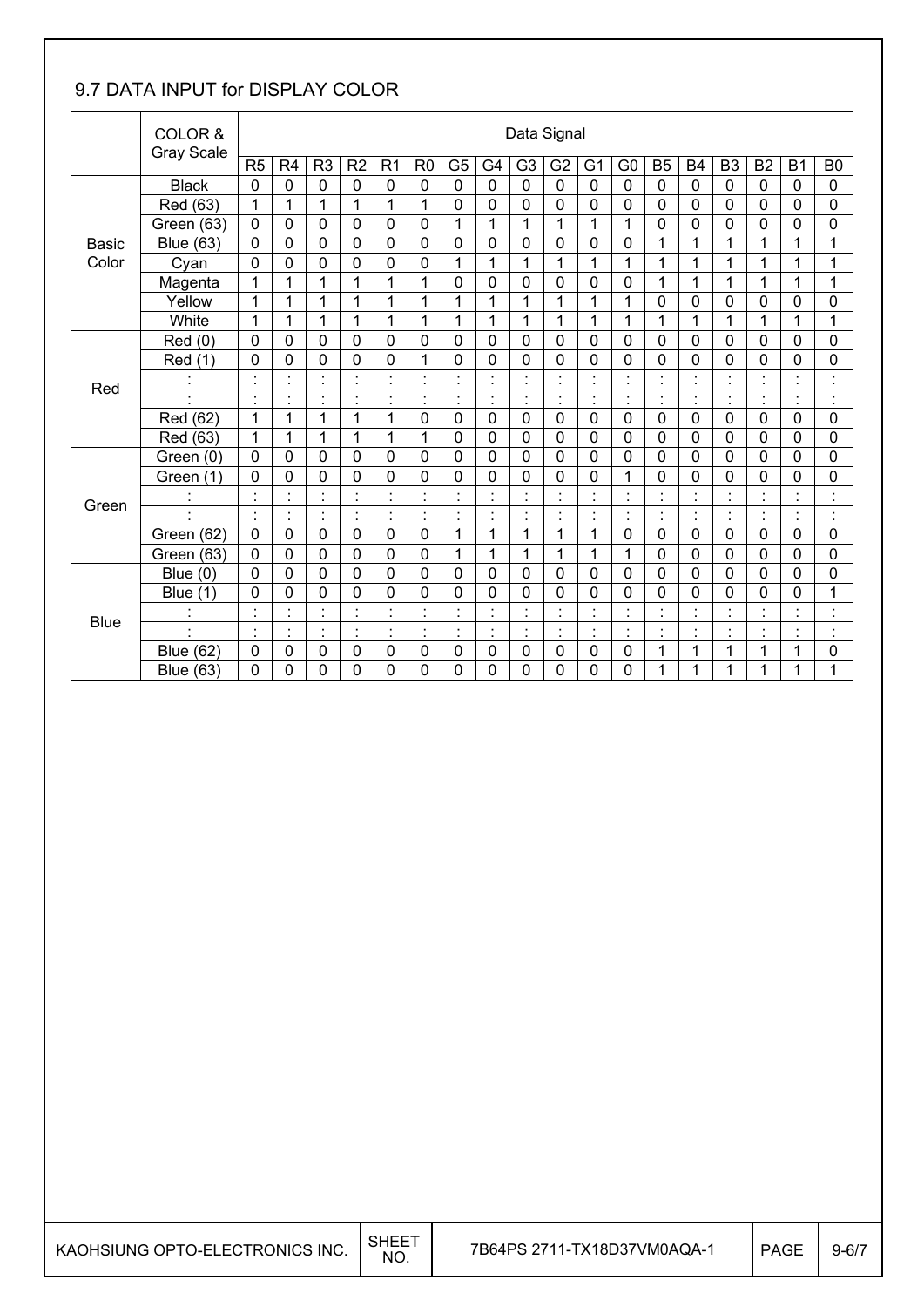#### 9.8 POWER SEQUENCE

#### (1) LCD POWER SEQUENCE





- Note 1: In order to avoid any damages,  $V_{DD}$  has to be applied before all other signals. The opposite is true for power off where  $V_{DD}$  has to be remained on until all other signals have been switch off. The recommended time period is 1 second.
- Note 2: In order to avoid showing uncompleted patterns in transient state. It is recommended that switching the backlight on is delayed for 1 second after the signals have been applied. The opposite is true for power off where the backlight has to be switched off 1 second before the signals are removed.

#### (2) TOUCH PANEL POWER SEQUENCE AND RESET SEQUENCE



| Svmbol               | Parameter                                             | Min. | Max. | Jnit |
|----------------------|-------------------------------------------------------|------|------|------|
|                      | After powering-on or resetting the device, the device | 110  |      |      |
| <sup>l</sup> initial | needs $T_{initial}$ time config the system.           |      |      | ms   |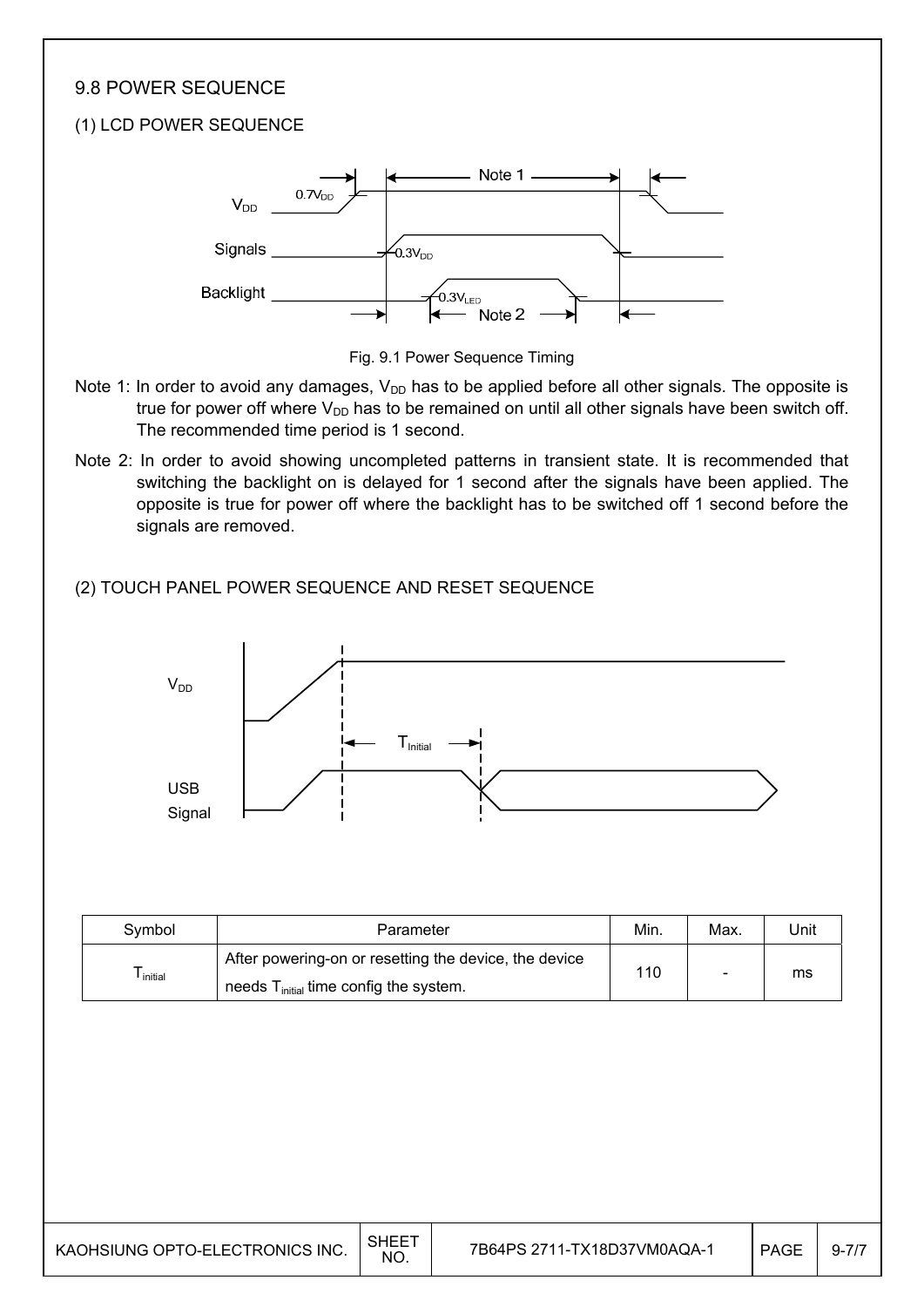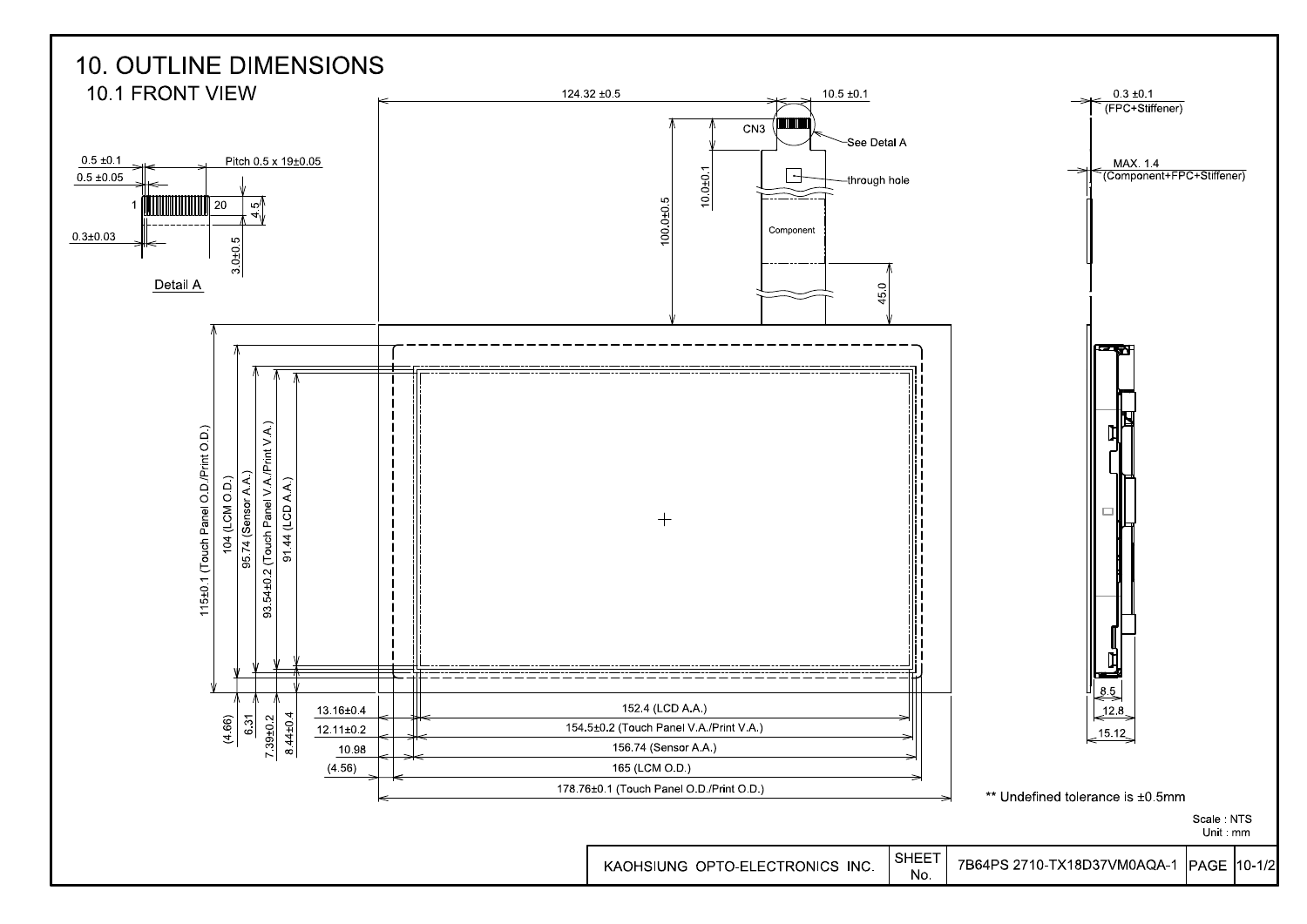

SHEET 7B64PS 2710-TX18D37VM0AQA-1 KAOHSIUNG OPTO-ELECTRONICS INC. PAGE 10-2/2 No.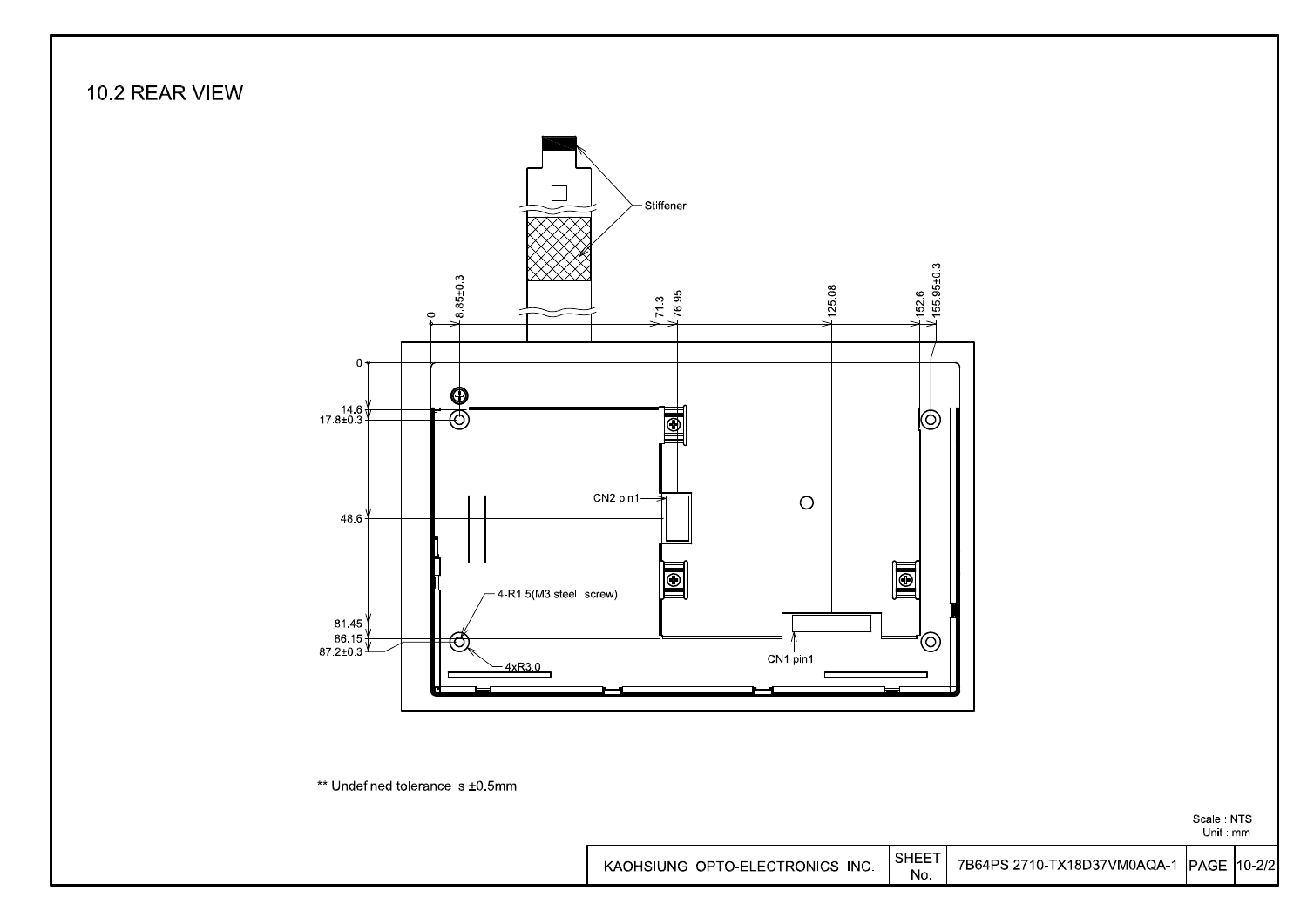## 11. TOUCH PANEL

The type of touch panel used on this display is capacitive touch panel film, and more characteristics are shown as below:

#### 11.1 MECHANICAL CHARACTERISTICS

| Item               | Specification | Remarks               |
|--------------------|---------------|-----------------------|
| Cover Lens         | $t = 1.1$ mm  | Soda-lime glass       |
| <b>Film Sensor</b> | t = 0.22mm    |                       |
| Surface Hardness   | >7H           | -                     |
| Input Method       | Finger        |                       |
| FPC Peeling Force  | Min. 300g/cm  | Peeling upward by 90° |

### 11.2 ELECTRICAL CHARACTERISTICS

|                              |                        |                        |                          | Value                        | Unit | Remarks    |  |  |
|------------------------------|------------------------|------------------------|--------------------------|------------------------------|------|------------|--|--|
| Item                         | Symbol                 | Symbol                 | Min.                     | Typ.                         | Max. |            |  |  |
| Power supply voltage         | $V_{DD}$               | $V_{DD}$ -GND          | 2.8                      | 3.3                          | 3.6  | V          |  |  |
| Power supply voltage for USB | $V_{\text{USE}}$       | $V_{\text{LISR}}$ -GND | 4.5                      | 5.0                          | 5.5  | v          |  |  |
| <b>Operation Current</b>     | <b>I</b> <sub>DD</sub> | $V_{DD} = 3.3V$        |                          | (25)                         |      | mA         |  |  |
| <b>Idle Mode Current</b>     | l <sub>idid</sub>      | GND=0V                 |                          | 3                            | 4    | mA         |  |  |
| Sleep Mode Current           | $I_{ST}$               | $T_a = 25^{\circ}C$    | $\overline{\phantom{0}}$ | 20                           |      | uA         |  |  |
| <b>Operating Frequency</b>   | $1/t_{\rm clcl}$       |                        | $\mathbf{0}$             | $\qquad \qquad \blacksquare$ | 40   | <b>MHz</b> |  |  |

### 11.3 CONTROLLER CHARACTERISTICS

The Capacitive Touch Panel features as below:

- Controller IC is ILITEK ILI2107u,

- Support USB 1.1 interface.

The data communication between the controller register and master CPU uses USB Interface, shown in Fig. 11.1

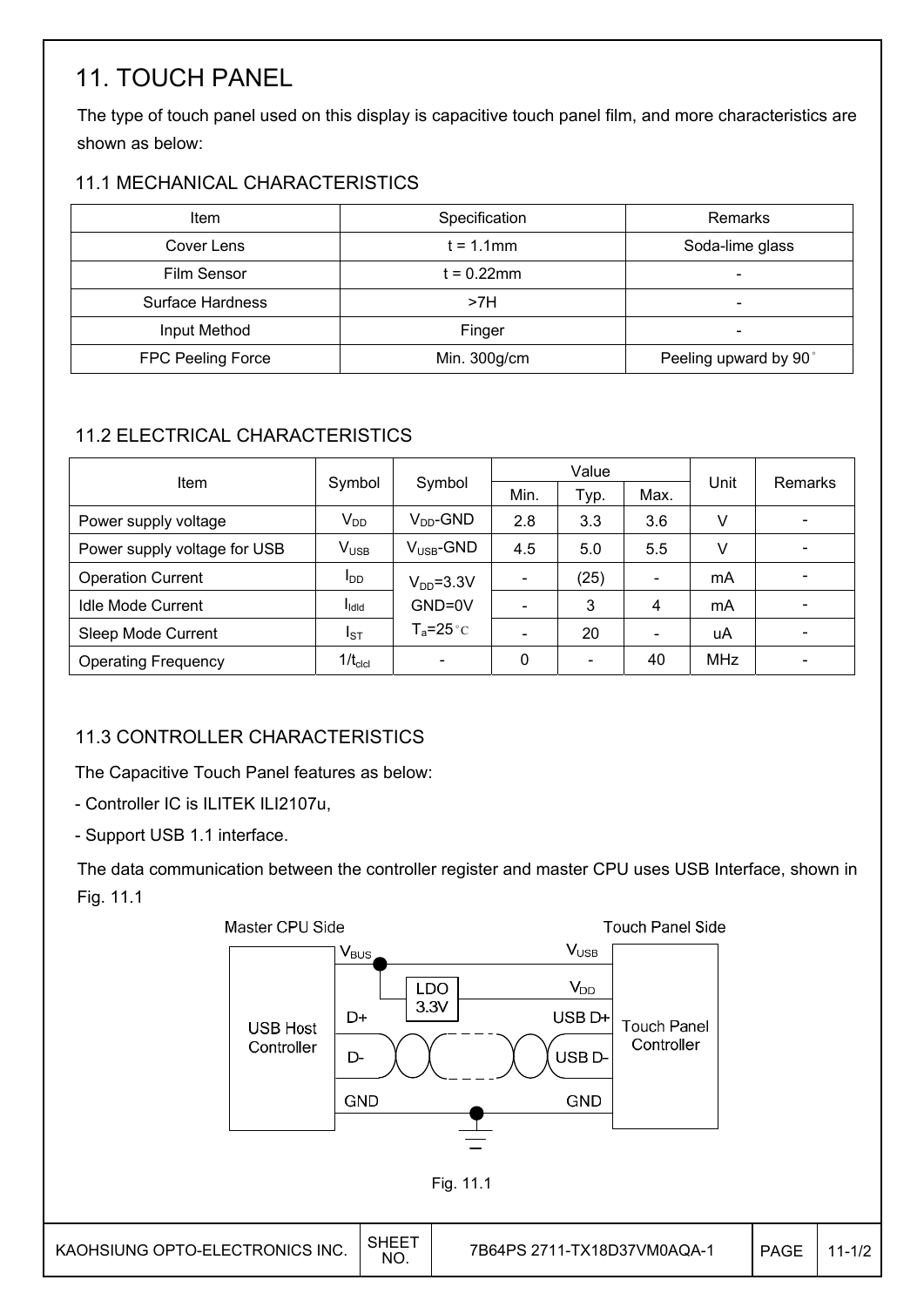### The Touch Panel (for USB) Support Operating System as below:

| System.                            | Single-point touch                     | Multi-point touch    | Remark |
|------------------------------------|----------------------------------------|----------------------|--------|
|                                    | - Windows XP(x86)                      | Windows 7(x86 / x64) |        |
|                                    | - Windows 7(x86 / x64) (inside Driver) | (inside Driver)      |        |
|                                    | - Windows CE 5.0                       |                      |        |
|                                    | - Windows CE 6.0 R1                    |                      |        |
| Windows                            | - Windows CE 6.0 R2                    |                      |        |
|                                    | - Windows CE 6.0 R3                    |                      |        |
|                                    | - Embedded Windows XP(x86)             |                      |        |
|                                    | - Embedded Windows 7(x86 / x64)        |                      |        |
|                                    | (inside Driver)                        |                      |        |
|                                    | - Android 2.0                          | - Android 2.0        |        |
| Android<br>(Kernel 2.6.32 upwards) | - Android 2.1                          | - Android 2.1        |        |
|                                    | - Android 2.2                          | - Android 2.2        |        |
|                                    | - Android 2.3                          | - Android 2.3        |        |
|                                    | - Android 4.0                          | - Android 4.0        |        |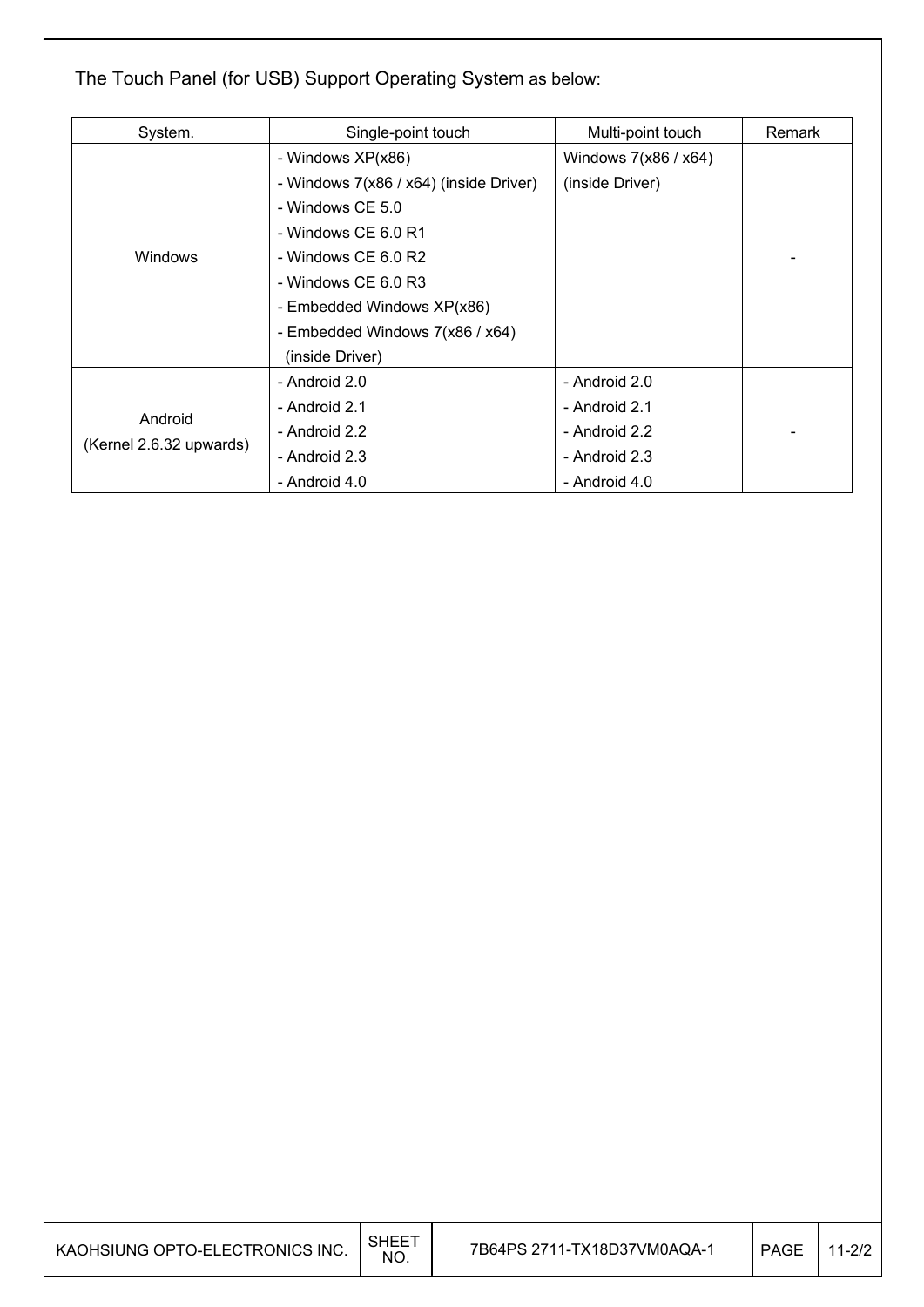## 12. APPEARANCE STANDARD

The appearance inspection is performed in a dark room around 500~1000 lx based on the conditions as below:

- The distance between inspector's eyes and display is 30 cm.
- The viewing zone is defined with angle  $\theta$  shown in Fig. 12.1 The inspection should be performed within  $45^\circ$  when display is shut down. The inspection should be performed within  $5^\circ$  when display is power on.



Fig. 12.1

#### 12.1 THE DEFINITION OF LCD ZONE

LCD panel is divided into 3 areas as shown in Fig.12.2 for appearance specification in next section. A zone is the LCD active area (dot area); B zone is the area, which extended 1 mm out from LCD active area; C zone is the area between B zone and touch panel (O.D).

In terms of housing design, B zone is the recommended window area customers' housing should be located in.



Fig. 12.2

| KAOHSIUNG OPTO-ELECTRONICS INC. | <b>SHEET</b><br>NO. | 7B64PS 2712-TX18D37VM0AQA-1 | <b>PAGE</b> | $12 - 1/4$ |
|---------------------------------|---------------------|-----------------------------|-------------|------------|
|---------------------------------|---------------------|-----------------------------|-------------|------------|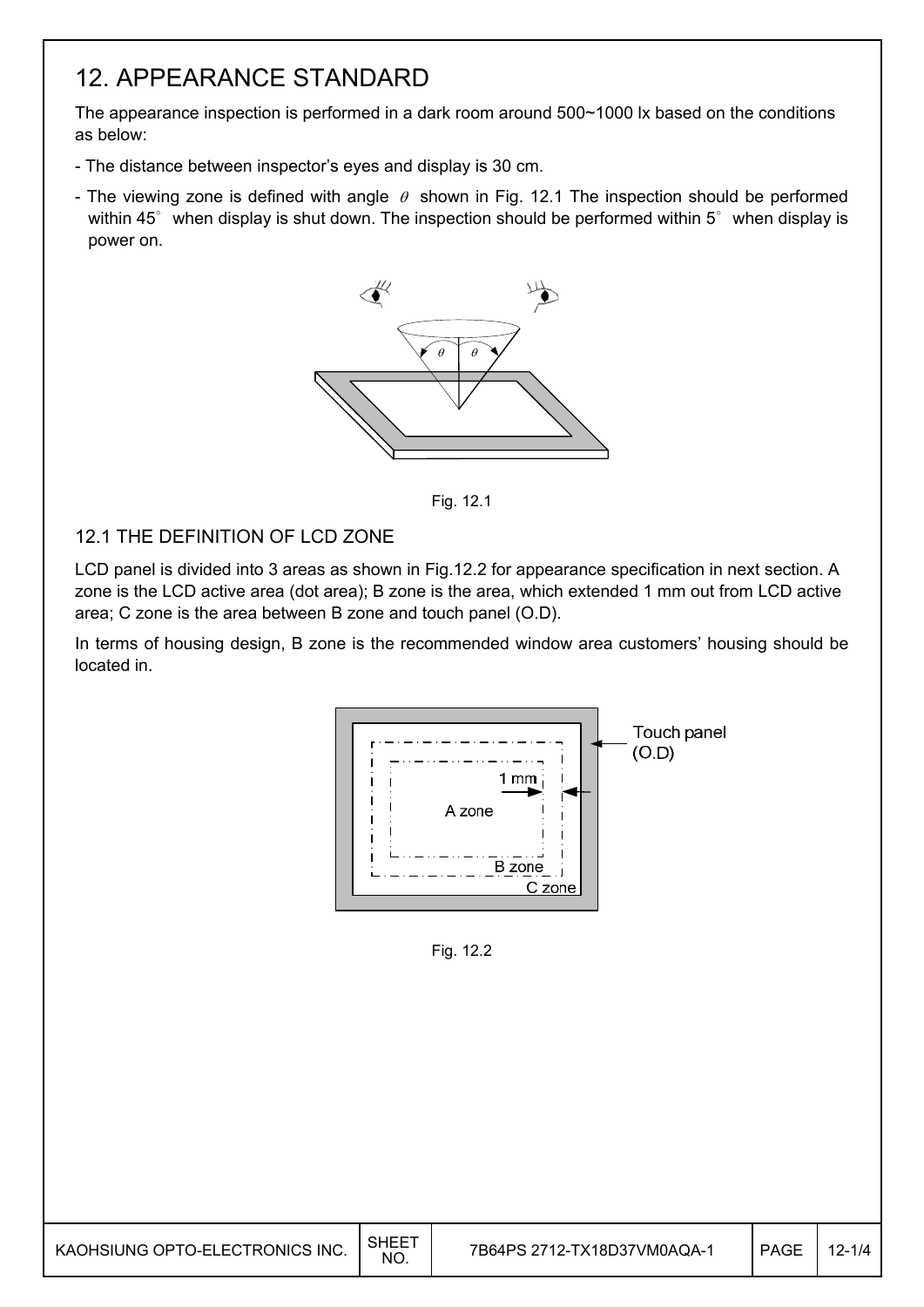### 12.2 LCD APPEARANCE SPECIFICATION

The specification as below is defined as the amount of unexpected phenomenon or material in different zones of LCD panel.

| Item                                 | Criteria              |  |                 |                                       |                | Applied zone             |   |  |
|--------------------------------------|-----------------------|--|-----------------|---------------------------------------|----------------|--------------------------|---|--|
|                                      | Length (mm)           |  | Width (mm)      | Maximum number                        |                | Minimum space            |   |  |
|                                      | Ignored               |  | $W \le 0.01$    | Ignored                               |                | $\overline{\phantom{a}}$ |   |  |
|                                      | $L \leq 40$           |  | $W\!\leq\!0.02$ | 10                                    |                | $\overline{\phantom{a}}$ |   |  |
|                                      | $L \leq 20$           |  | $W \le 0.04$    | 10                                    |                |                          |   |  |
| Scratches                            |                       |  |                 | Round (Dot Shape)                     |                |                          | A |  |
|                                      | Average diameter (mm) |  |                 | Maximum number                        |                | Minimum space            |   |  |
|                                      | $D \leq 0.2$          |  |                 | Ignore                                |                | $\blacksquare$           |   |  |
|                                      | $D \le 0.4$           |  |                 | 10                                    |                |                          |   |  |
| Dent                                 |                       |  |                 | Serious one is not allowed            |                |                          | A |  |
| Wrinkles in polarizer                |                       |  |                 | Serious one is not allowed            |                |                          | A |  |
|                                      | Average diameter (mm) |  |                 |                                       | Maximum number |                          |   |  |
|                                      | $D \le 0.3$           |  |                 |                                       | Ignored        |                          |   |  |
| Bubbles on polarizer                 | $D\!\leq\!0.5$        |  |                 |                                       | 10             |                          | A |  |
|                                      | $D\!\leq\!1.0$        |  |                 |                                       | 5              |                          |   |  |
|                                      |                       |  |                 | Filamentous (Line shape)              |                |                          |   |  |
|                                      | Length (mm)           |  |                 | Width (mm)                            |                | Maximum number           |   |  |
|                                      | Ignored               |  | $W \le 0.02$    |                                       | Ignored        |                          | A |  |
|                                      | $L \leq 2.0$          |  |                 | $W \le 0.03$                          |                | 10                       |   |  |
|                                      | $L \leq 1.0$          |  |                 | $W \le 0.06$                          |                | 10                       |   |  |
| 1) Stains                            | Round (Dot shape)     |  |                 |                                       |                |                          |   |  |
| 2) Foreign Materials<br>3) Dark Spot | Average diameter (mm) |  |                 | Maximum number                        |                | Minimum Space            |   |  |
|                                      | $D \leq 0.22$         |  |                 | Ignored                               |                |                          |   |  |
|                                      | $D \leq 0.33$         |  | 5               |                                       |                |                          | A |  |
|                                      | D > 0.33              |  |                 | 0                                     |                |                          |   |  |
|                                      | In total              |  |                 | Filamentous + Round=10                |                |                          |   |  |
|                                      |                       |  |                 | Those wiped out easily are acceptable |                |                          |   |  |
|                                      |                       |  |                 | <b>Type</b>                           |                | Maximum number           |   |  |
|                                      |                       |  |                 | 1 dot                                 |                | 4                        |   |  |
|                                      |                       |  |                 | 2 adjacent dot                        |                | 1                        |   |  |
|                                      | Bright dot-defect     |  |                 | 3 adjacent dot or above               |                | Not allowed              |   |  |
|                                      |                       |  |                 | Density                               |                | $2(\phi 20mm)$           |   |  |
| Dot-Defect                           |                       |  |                 | In total                              |                | 5                        | A |  |
| (Note 1)                             |                       |  |                 | 1 dot                                 |                | 5                        |   |  |
|                                      |                       |  |                 | 2 adjacent dot                        |                | $\overline{2}$           |   |  |
|                                      | Dark dot-defect       |  |                 | 3 adjacent dot or above               |                | Not allowed              |   |  |
|                                      |                       |  |                 | Density                               |                | $3(\phi 20mm)$           |   |  |
|                                      |                       |  |                 | In total                              |                | 5                        |   |  |
|                                      | In total              |  |                 |                                       | 10             |                          |   |  |
|                                      |                       |  |                 |                                       |                |                          |   |  |
|                                      |                       |  |                 |                                       |                |                          |   |  |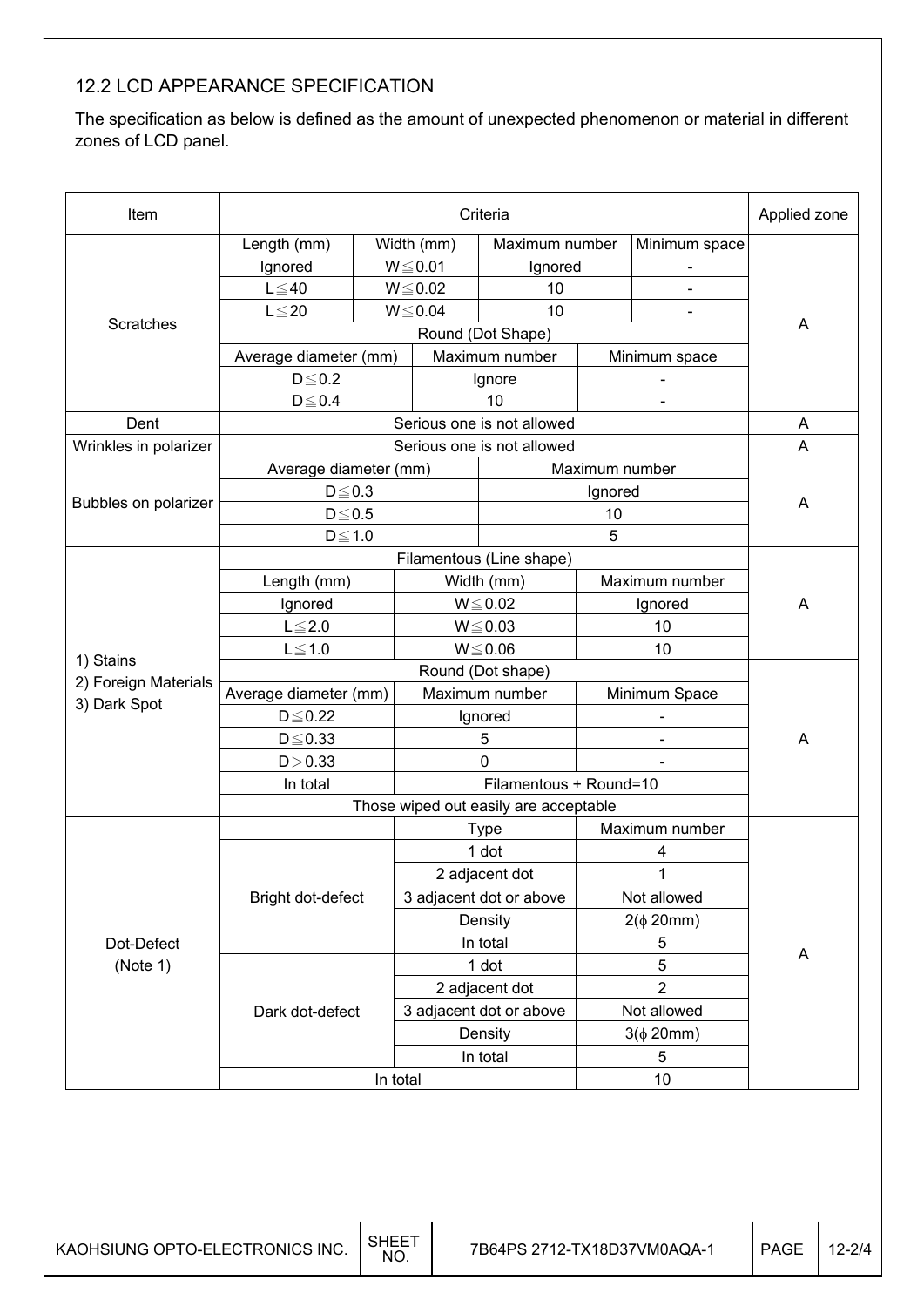

Note 1: The definitions of dot defect are as below:

- The defect area of the dot must be bigger than half of a dot.
- For bright dot-defect, showing black pattern, the dot's brightness must be over 30% brighter than others.
- For dark dot-defect, showing white pattern, the dot's brightness must be under 70% darker than others.
- The definition of 1-dot-defect is the defect-dot, which is isolated and no adjacent defect-dot.
- The definition of adjacent dot is shown as Fig. 12.5.
- The Density of dot defect is defined in the area within diameter  $\phi$  =20mm.

| A |  |
|---|--|
|   |  |
|   |  |

The dots colored gray are adjacent to defect-dot A.

Fig 12.5

| KAOHSIUNG OPTO-ELECTRONICS INC. | SHEET<br>NO. | 7B64PS 2712-TX18D37VM0AQA-1 | <b>PAGE</b> | .2-3/4 |
|---------------------------------|--------------|-----------------------------|-------------|--------|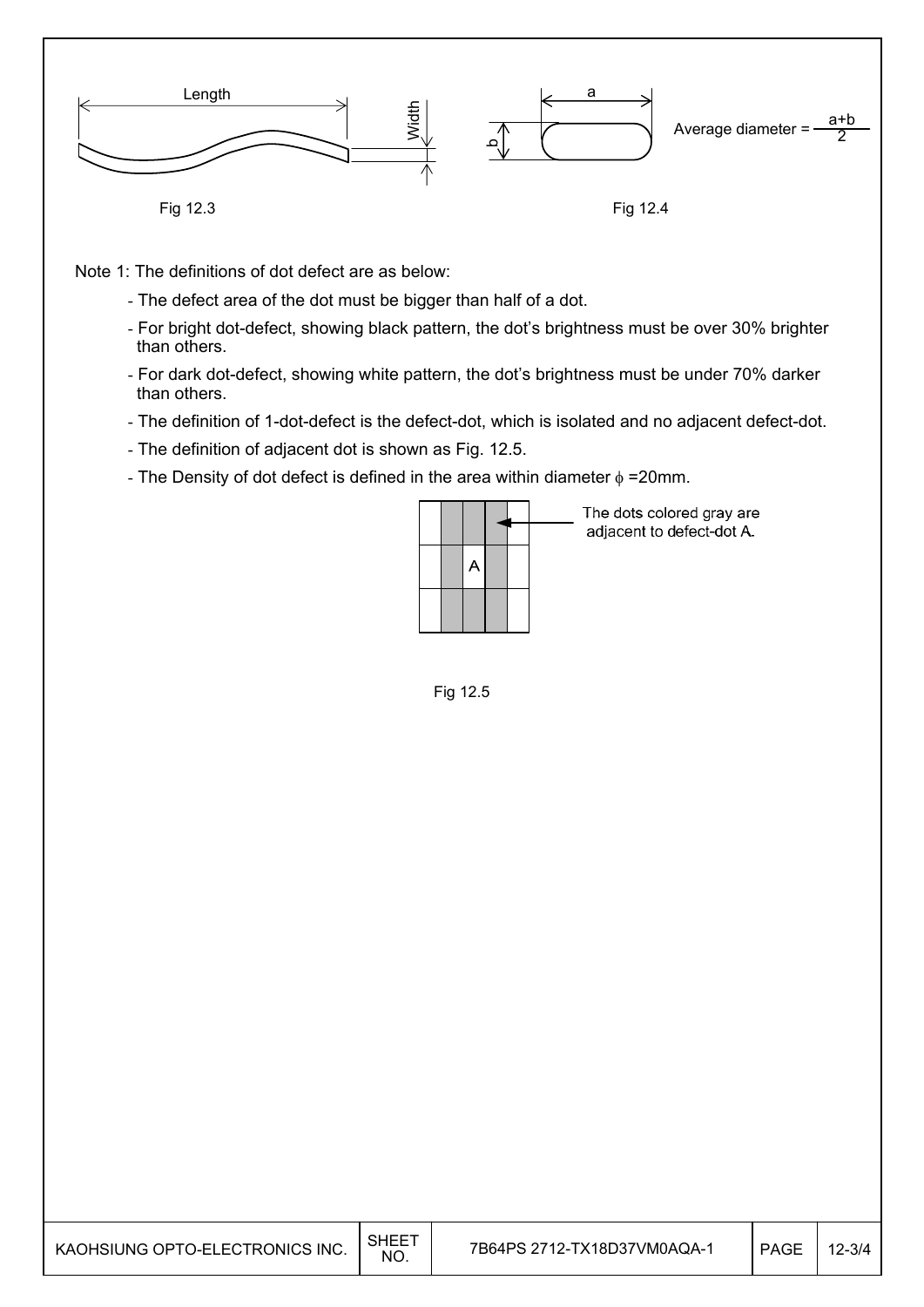### 12.3 TOUCH PANEL APPEARANCE SPECIFICATION

The specification as below is defined by the amount of unexpected material in different zones of touch panel. The definitions of length, width and average diameter using in the table are shown in Fig. 12.3 and Fig. 12.4.

| <b>Item</b>       | Criteria              |               |                | Applied zone |         |                |  |
|-------------------|-----------------------|---------------|----------------|--------------|---------|----------------|--|
|                   | Width (mm)            | Length (mm)   |                |              |         | Maximum number |  |
| Scratches         | $W \ge 0.08$          | L > 8         |                | Not allowed  | A, B C  |                |  |
| Line detect       | $0.08 \ge W > 0.05$   | $8 \ge L > 2$ |                | 3 pcs max.   |         |                |  |
|                   | $W \ge 0.05$          | $2 \geq L$    |                | 8 pcs max.   |         |                |  |
|                   | Round (Dot shape)     |               |                |              |         |                |  |
|                   | Average diameter (mm) |               | Maximum number |              |         |                |  |
| Foreign Materials | D > 0.5               |               |                | Not allowed  | A, B, C |                |  |
|                   | $0.5 \ge D > 0.3$     |               | 2 pcs max.     |              |         |                |  |
|                   | $0.3 \ge D > 0.15$    |               | 10 pcs max.    |              |         |                |  |
|                   | $D \leq 0.15$         |               |                | Ignored      |         |                |  |

The limitation of glass flaw occurred on touch panel is defined in the table as below.

| Item             | Specifications |                                                     |  |
|------------------|----------------|-----------------------------------------------------|--|
| Edge flaw        |                | $X \leq 1.0$ mm<br>$Y \leq 2.0$ mm<br>$Z \leq 1/2T$ |  |
| Corner flaw      | $\overline{X}$ | $X \leq 1.0$ mm<br>$Y \leq 2.5$ mm<br>$Z \leq 1/2T$ |  |
| Progressive flaw |                | Not allowed                                         |  |

| KAOHSIUNG OPTO-ELECTRONICS INC. | SHEE <sup>-</sup><br><b>NO</b> | 7B64PS 2712-TX18D37VM0AQA-1 | <b>PAGE</b> | $12 - 4/4$ |
|---------------------------------|--------------------------------|-----------------------------|-------------|------------|
|---------------------------------|--------------------------------|-----------------------------|-------------|------------|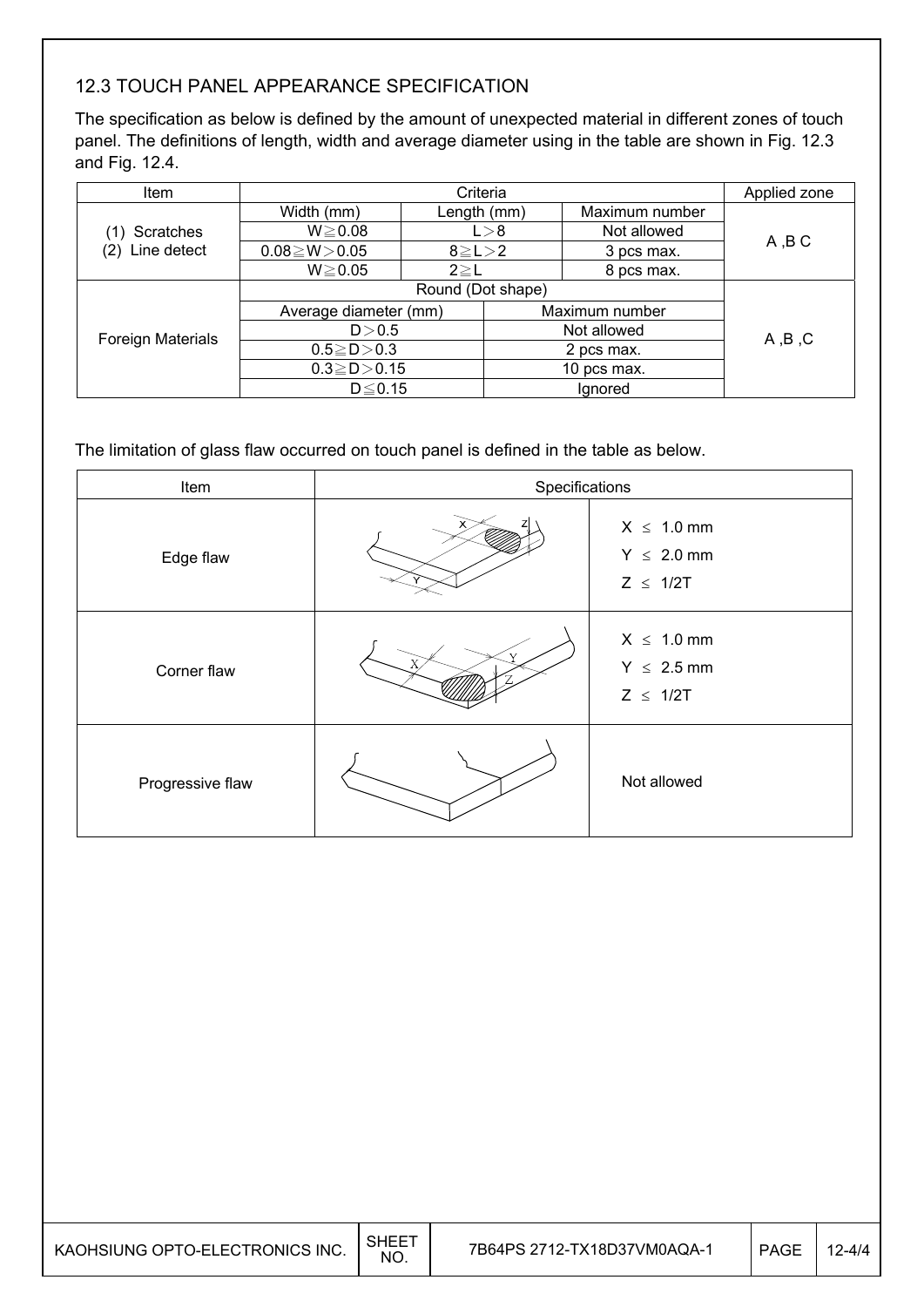## 13. PRECAUTIONS

#### 13.1 PRECAUTIONS OF ESD

- 1) Before handling the display, please ensure your body has been connected to ground to avoid any damages by ESD. Also, do not touch display's interface directly when assembling.
- 2) Please remove the protection film very slowly before turning on the display to avoid generating ESD.

#### 13.2 PRECAUTIONS OF HANDLING

- 1) In order to keep the appearance of display in good condition, please do not rub any surfaces of the displays by sharp tools harder than 7H, especially touch panel.
- 2) Please do not pile the displays in order to avoid any scars leaving on the display. In order to avoid any injuries, please pay more attention for the edges of glasses and metal frame, and wear finger cots to protect yourself and the display before working on it.
- 3) Touching the display area or the terminal pins with bare hand is prohibited. This is because it will stain the display area and cause poor insulation between terminal pins, and might affect display's electrical characteristics furthermore.
- 4) Do not use any harmful chemicals such as acetone, toluene, and isopropyl alcohol to clean display's surfaces.
- 5) Please use soft cloth or absorbent cotton with ethanol to clean the display by gently wiping. Moreover, when wiping the display, please wipe it by horizontal or vertical direction instead of circling to prevent leaving scars on the display's surface, especially polarizer.
- 6) Please wipe any unknown liquids immediately such as saliva, water or dew on the display to avoid color fading or any permanently damages.
- 7) Maximum pressure to the surface of the display must be less than 1,96 x 10<sup>4</sup> Pa. If the area of adding pressure is less than 1 cm<sup>2</sup>, the maximum pressure must be less than 1.96N.

#### 13.3 PRECAUTIONS OF OPERATING

- 1) Please input signals and voltages to the displays according to the values defined in the section of electrical characteristics to obtain the best performance. Any voltages over than absolute maximum rating will cause permanent damages to this display. Also, any timing of the signals out of this specification would cause unexpected performance.
- 2) When the display is operating at significant low temperature, the response time will be slower than it at 25  $\mathrm{C}^{\circ}$ . In high temperature, the color will be slightly dark and blue compared to original pattern. However, these are temperature-related phenomenon of LCD and it will not cause permanent damages to the display when used within the operating temperature.
- 3) The use of screen saver or sleep mode is recommended when static images are likely for long periods of time. This is to avoid the possibility of image sticking.
- 4) Spike noise can cause malfunction of the circuit. The recommended limitation of spike noise is no bigger than  $\pm$  100 mV.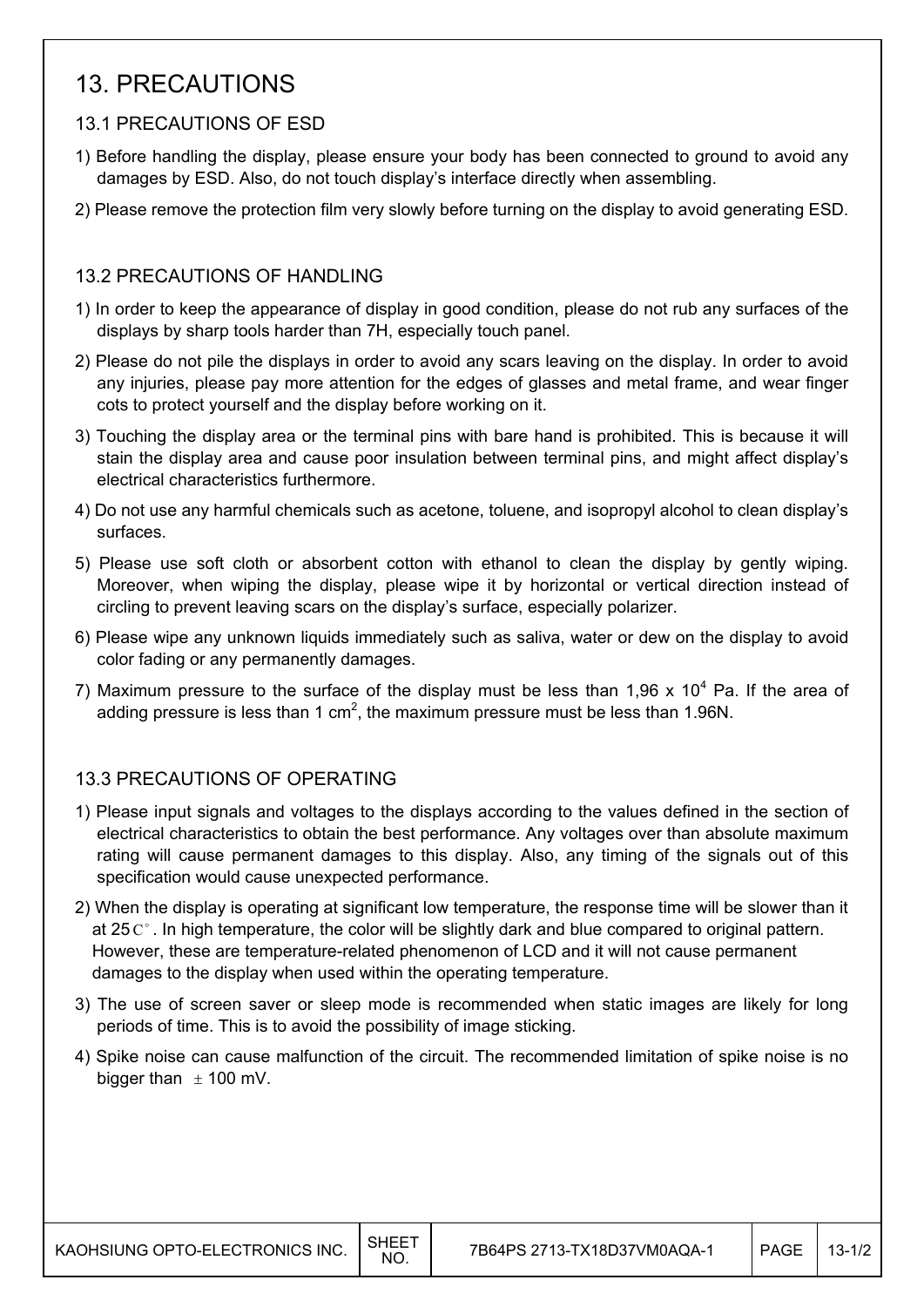#### 13.4 PRECAUTIONS of TOUCH PANEL

The housing should not cover the active area of touch panel.

#### 13.5 PRECAUTIONS of STORAGE

If the displays are going to be stored for years, please be aware the following notices.

- 1) Please store the displays in a dark room to avoid any damages from sunlight and other sources of UV light.
- 2) The recommended long term storage temperature is between  $10 \degree \degree 35 \degree \degree$  and 55%~75% humidity to avoid causing bubbles between polarizer and LCD glasses, and polarizer peeling from LCD glasses.
- 3) It would be better to keep the displays in the container, which is shipped from Hitachi, and do not unpack it.
- 4) Please do not stick any labels on the display surface for a long time, especially on the polarizer.

| KAOHSIUNG OPTO-ELECTRONICS INC. | <b>SHEET</b><br>NO. | 7B64PS 2713-TX18D37VM0AQA-1 | <b>PAGE</b> | 13-2/2 |
|---------------------------------|---------------------|-----------------------------|-------------|--------|